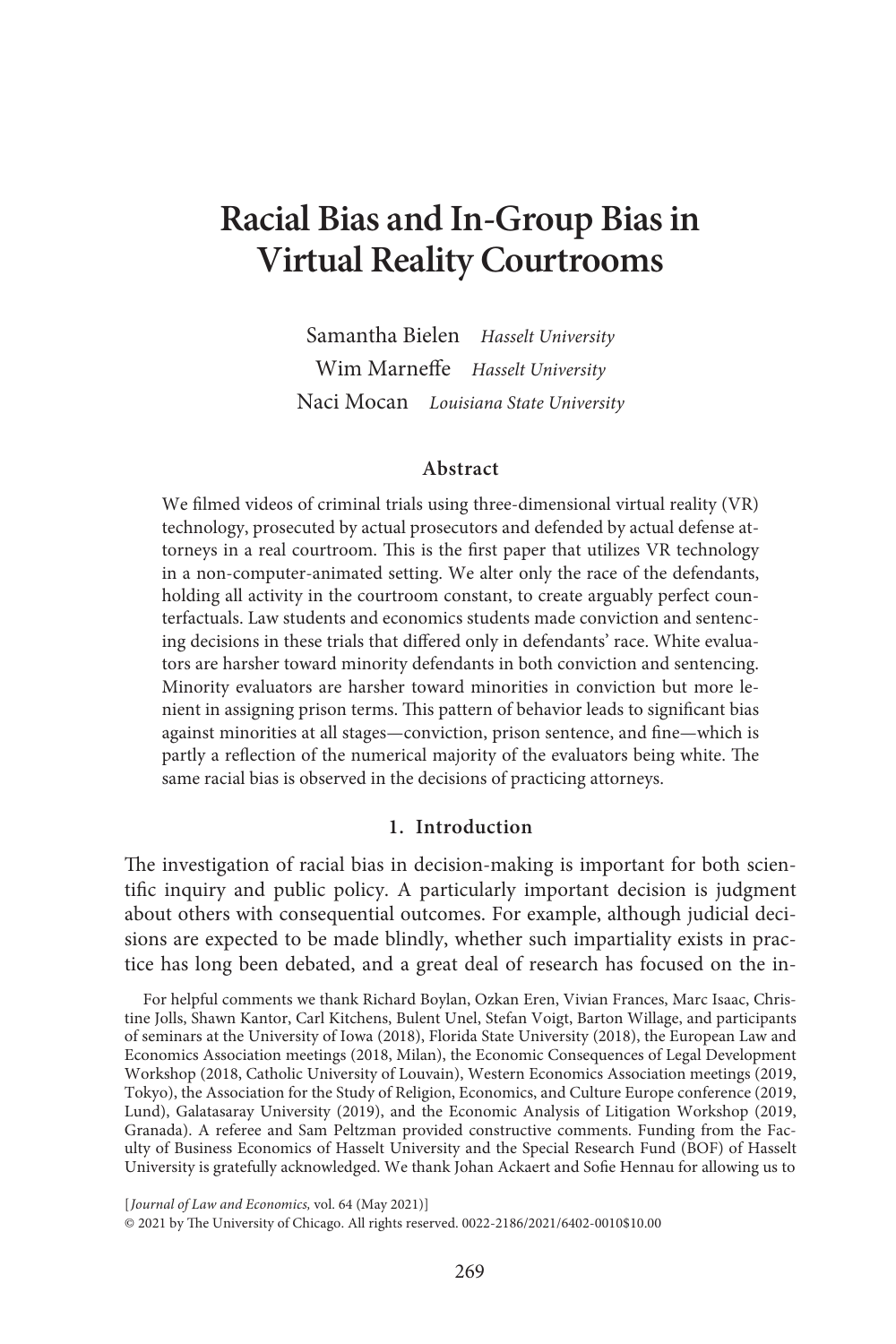vestigation of biases against minorities in conviction, sentencing, and clemency decisions made by judges, juries, and state governors (Alesina and La Ferrara 2014; Rehavi and Starr 2014; Abrams, Bertrand, and Mullainathan 2012; Argys and Mocan 2004; Glaeser and Sacerdote 2003). This research is important because these are high-stakes decisions with economic consequences, and they are made with deliberation. A related and more nuanced line of research recently emerged to investigate the existence of in-group bias (a decision maker's preferential treatment of the members of his or her own group) (see Depew, Eren, and Mocan 2017; Grossman et al. 2016; Anwar, Bayer, and Hjalmarsson 2012; Shayo and Zussman 2011; Gazal-Ayal and Sulitzeanu-Kenan 2010).

The analysis of judicial decisions is complicated by a number of inherent empirical problems related to omitted variables and selection. Although random assignment of defendants to judges alleviates some of the selection problems (Eren and Mocan 2018; Depew, Eren, and Mocan 2017; Abrams, Bertrand, and Mullainathan 2012; Shayo and Zussman 2011), random assignment does not resolve all selection issues. Even if defendants are randomly assigned to judges, there are a number of intervening steps taken by prosecutors and defense attorneys before defendants appear in front of judges, and this process may confound the inference obtained from the analysis of judicial decisions.<sup>1</sup> Similarly, the composition of cases that are adjudicated can also change because of the strategic behavior of defense attorneys.2 The impression of judges' racial bias may also be a reflection of omitted variables. For example, if prosecutors are more diligent and aggressive toward a certain type of defendant in comparison with others, this differential effort in the courtroom can have a systematic effect on judges' decisions. The effort and effectiveness of defense attorneys may also systematically differ between groups of defendants. To the extent that such effectiveness cannot be measured, it creates an omitted-variable bias.<sup>3</sup> Thus, racial differences in judicial decisions

engage their law students in the study and the Office of the District Attorney of Limburg, and in particular District Attorney Guido Vermeiren, for sharing their expertise and for allowing us to use their main courtroom. We also thank prosecutors Bruno Coppin and Pieter Strauven and attorneys Mieke Denissen, Sophia Lycops, and Tom Van Overbeke for participating in the trials. We are grateful to Jeff Luyten and Michel Séquaris from Uncanny Virtual Experiences for making this project possible by providing technical support in creating the virtual reality (VR) videos and to Sem Metten for creating the website that interfaced with the VR videos and enabled the participants to register their decisions. Bielen acknowledges financial support from Research Foundation Flanders grant 12S3117N.

 $<sup>1</sup>$  After cases are (randomly) assigned to judges, prosecutors enter the process, and they have the</sup> discretion to determine the charges levied against the defendants. The attitude of the prosecutor regarding charging a particular defendant more or less aggressively has an impact on the eventual outcome of the case.

<sup>&</sup>lt;sup>2</sup> For example, after the case is assigned to a judge, the defense attorney may be more or less open to plea bargaining on the basis of the judge's attributes, such as race and reputation.

 $\frac{3}{3}$  For instance, minority defendants may not be able to afford high-quality attorneys, and ineffective defense provided by low-quality attorneys translates into worse outcomes for minorities such as higher probabilities of conviction and longer sentences (Anderson and Heaton 2012). Part of the negative outcomes associated with courts assigning attorneys to low-income defendants is attributable to the attorneys' effort, motivated by their compensation structure (Agan, Freedman, and Owens 2021).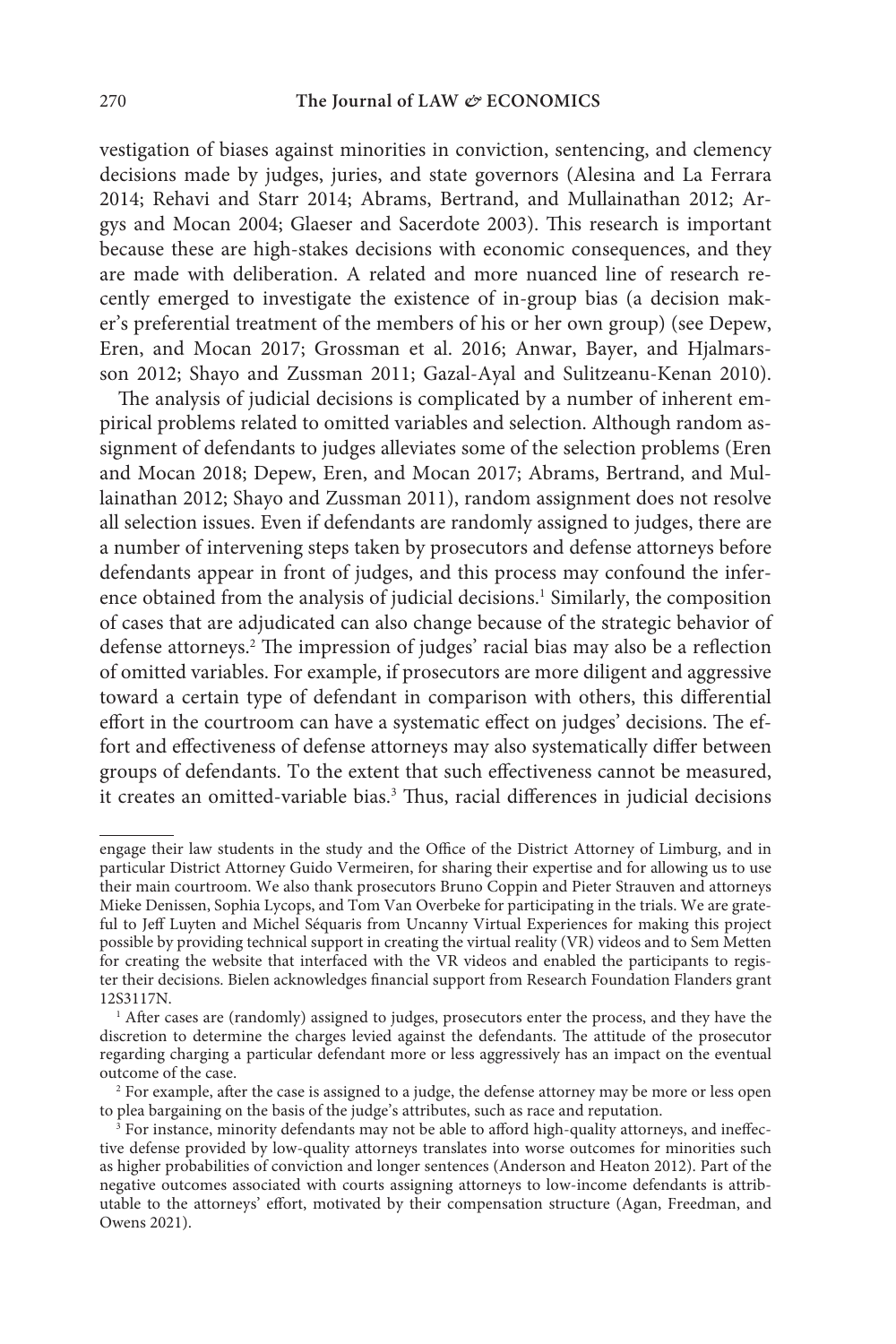could be driven by the actions of prosecutors and attorneys, not by the racial bias of judges.<sup>4</sup> It is nearly impossible to control for pretrial decisions and for unobservable (to the researcher) actions of various parties in the courtroom (ranging from the style of language used by the defense and the prosecution to the body language of the defendant).

In this paper we eliminate biases caused by these confounders. Using virtual reality (VR) technology, we record trials in a real courtroom with actual prosecutors and defense attorneys. This is the first paper that uses three-dimensional (3D) VR technology with real people as opposed to computer-animated scenes. The VR technology allows us to replace the defendants in the 3D VR videos of the trials, holding constant every spoken word and every action in the court, which enables us to create arguably perfect counterfactuals to identify the effect of a defendant's race. A total of 201 evaluators made decisions about conviction, prison sentence, and fine in accordance with the guidelines provided by the relevant penal code. To guard against sample selection bias in the sentencing phase, we implement a trimming procedure to remove the marginal convicted defendants, who were likely discriminated against in the conviction phase, from the analysis of sentencing. The evaluators are master's-level law students, master's-level economics students, undergraduate economics students, practicing criminal attorneys, prosecutors, and judges. By design, the race of the defendant is uncorrelated with the characteristics of both the prosecutor and the defense attorney and with all courtroom activity. The defendant's race is also uncorrelated with the evaluators' attributes.

We hold the prosecutor and the defense attorney and their actions in the courtroom constant. We do not reveal the names of the defendants to evaluators. The defendants speak only three times during the trial to answer the questions posed by the judge, as they would typically do in such trials. These answers are "yes," "not guilty," and "no." All actor-defendants were born in Belgium and speak Dutch fluently with no accent. This implies that foreignness or the minority status of the defendants can be inferred only from their darker skin complexion and not from their names or accents. As explained in Section OA6 of the Online Appendix, a separate group of 89 students, who were not involved in the experiment, confirmed that the defendants are easily identified as being white or minority from pictures of their faces.

We find that verdicts about the defendants' guilt versus innocence and decisions about sentence severity are not race blind. There is statistically and economically significant overall racial bias against minorities at all stages: conviction, prison sentence, and fine. We also uncover behavioral differences between white and minority evaluators. White evaluators reveal positive in-group bias during all stages of decision-making; that is, they treat white defendants more favorably than minority defendants during the conviction decision and when as-

<sup>&</sup>lt;sup>4</sup> In addition, each case brought to trial has its own set of mitigating and aggravating circumstances, features of the background and criminal history of the defendant, and circumstances of the victim. Not being able to adjust for these factors constitutes another omitted-variable problem.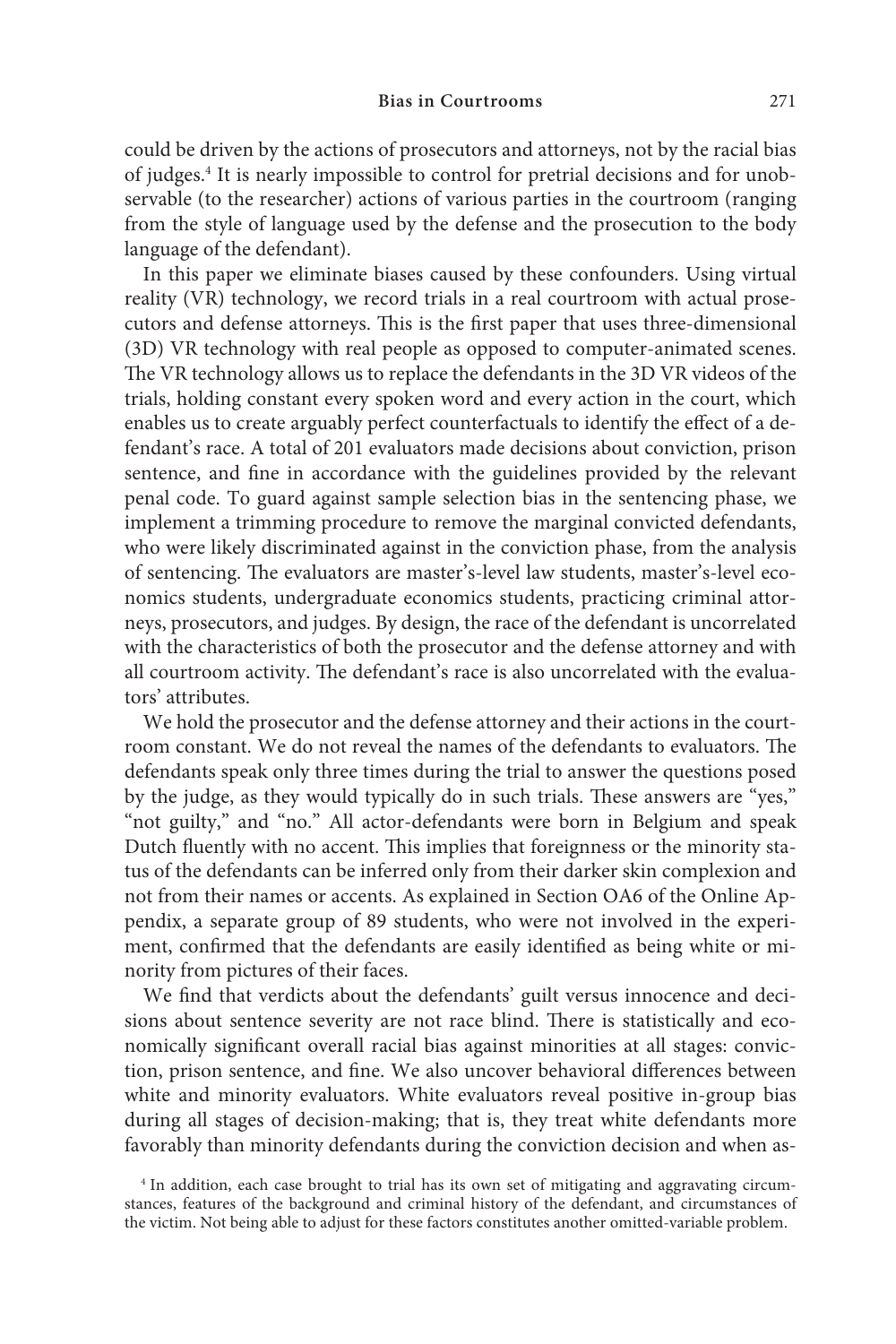signing a prison sentence and fine. A more nuanced picture emerges in the case of minority evaluators, who treat minority defendants more harshly during the conviction decision but more leniently during sentencing. Thus, minority defendants are treated more harshly by both white and minority evaluators during conviction. In contrast, defendants receive favorable treatment from in-group evaluators during sentencing. When we investigate whether disparate treatment of defendants is impacted by evaluators' concerns about terrorism, we find no evidence that such concerns significantly impact racial biases in these decisions.

The analysis of attorneys' decisions reveals the same pattern of racial bias we find in the sample of economics students and law students. We also have a sample of judges and prosecutors<sup>5</sup> who made conviction and sentencing decisions on these cases. Although the decisions of judges and prosecutors cannot be analyzed separately because of the small sample size, when we add judges and prosecutors to the sample of attorneys, we obtain similar results as those obtained from the sample of attorneys. The samples of students and attorneys have different strengths. The sample of students is larger and allows us to investigate ingroup bias. The sample of attorneys is smaller, and in-group bias cannot be analyzed because all attorneys are white. Attorneys' decisions, however, have more external validity.

#### **2. The General Idea and the Contribution of the Paper**

Imagine that we are watching a trial. The district attorney presents his case the way he deems appropriate. The defense attorney defends her client with the knowledge and the skill she possesses. The facts of the case are presented and debated by both parties. The defendant, a white man who sits in front of the judge, listens to the arguments and counterarguments made by the prosecutor and by his defense attorney. At the end of the trial, the judge renders a verdict of conviction or acquittal, and if she finds the defendant guilty, she assigns a prison sentence and/or a fine.

Now imagine that we go back in time and watch the same trial: the same prosecutor, the same defense attorney, the very same arguments, the same words, and the same body language. Everything that took place in the courtroom is precisely the same with one difference: the defendant is someone else. He is not a white man; he has dark skin. Would the judge's decision about the verdict, the prison sentence length, and the fine be different? Are these judicial decisions influenced by whether the judge and the defendant have similar racial backgrounds? If so, are these influences stronger for white judges or minority judges? If there are race-driven effects on these decisions, are they impacted by whether the evaluator believes that terrorism is a major problem in the country? These are the questions we try to answer in this paper.

Of course, if the judge were to watch the same trial the second time (the only difference between the two versions being the defendant's race), she would im-

<sup>&</sup>lt;sup>5</sup> The group of prosecutors does not include those who participated in the filming of the VR trials.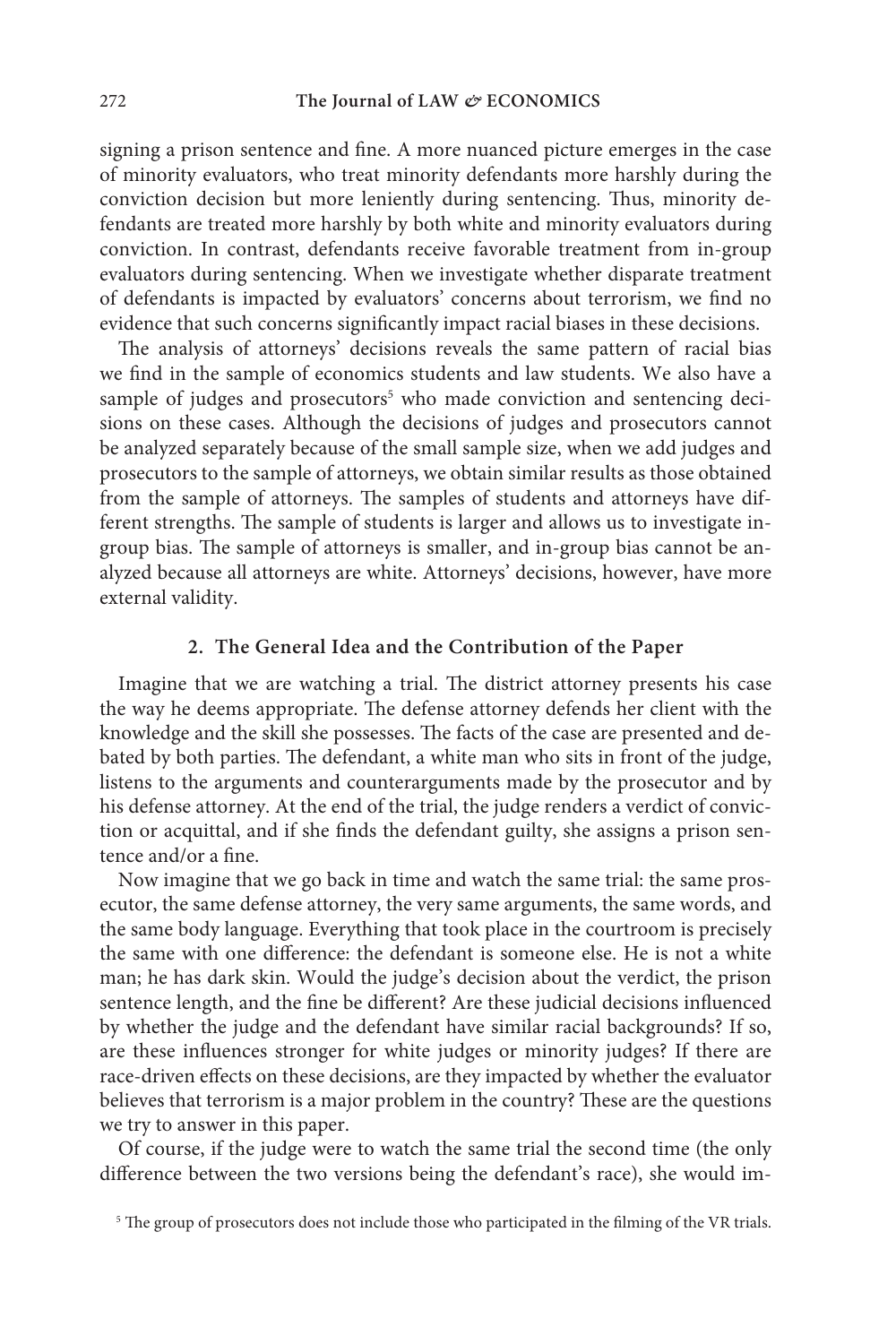mediately recognize that this is the same case she adjudicated before. Therefore, while the first evaluator watches the trial with the white defendant, we ask another evaluator to watch the same trial with the minority defendant. Each of the six criminal trials analyzed has a different defendant who faces a different burglary or assault charge with different circumstances. Each of the six trials has two versions. The only difference between the two versions is that the defendant in version 1 of each trial is a young white man and the defendant in version 2 of the same trial is a young man with darker skin. We randomly assign these trials to 201 evaluators, making sure that everyone watches all six trials in random order and that everyone watches three trials with white defendants and three other trials with minority defendants. Half of the evaluators watch version 1, while the other half watch version 2 of each VR video.

The VR technology allows us to video record the courtroom activity in 3D. It also allows us to replace the defendant in a VR video with another individual who is video recorded separately. In the end, this production generates two VR videos that are identical except for one detail: version 1 contains the white defendant, and version 2 contains the minority defendant.

Figure OA1 in the Online Appendix displays a comparison of a scene from versions 1 and 2 of videos one of the trials. The version in the top frame involves a white defendant, and the version in the bottom frame involves a minority defendant. In each frame, the person on the right is the prosecutor presenting his case. The defendant is sitting in the middle, and the person on the left, behind the defendant, is the defense attorney. This picture shows how the judge (the evaluator) observes the trial, although watching the VR videos using 3D headsets produces a much more realistic sense of the actions and sounds of the courtroom.

Two short segments of the trial shown in Figure OA1 present a 40-second segment of the fourth trial in two versions on a split screen (see Online Video OV1). The top segment of the screen displays the trial with the white defendant, and the bottom segment displays the same trial with the minority defendant. Every detail in both videos is identical with the exception of the defendants. Online Video OV2 presents the full version of the same trial with the minority defendant, and Online Video OV3 displays the same trial with the white defendant.

Online Video OV4 provides a glimpse of the first trial with the white defendant (note that the prosecutor, the defense attorney, and the defendant are different). Two short segments are included in the clip. The first segment is from the prosecutor's opening remarks, and the defense attorney speaks in the second part. The prosecutors and the defense attorneys in all videos are prosecutors and defense attorneys who practice criminal law in the province of Limburg in Belgium. We used a real courtroom in Hasselt. The videos are filmed from the judge's bench so that the evaluators could observe the trial from the judge's vantage point. At the conclusion of each trial, each evaluator rendered a verdict of guilt or innocence and assigned a sentence if he or she found the defendant guilty. We compare the conviction decisions and the prison sentence lengths and fines between the evaluators who watched the same trial but faced a white defendant versus a mi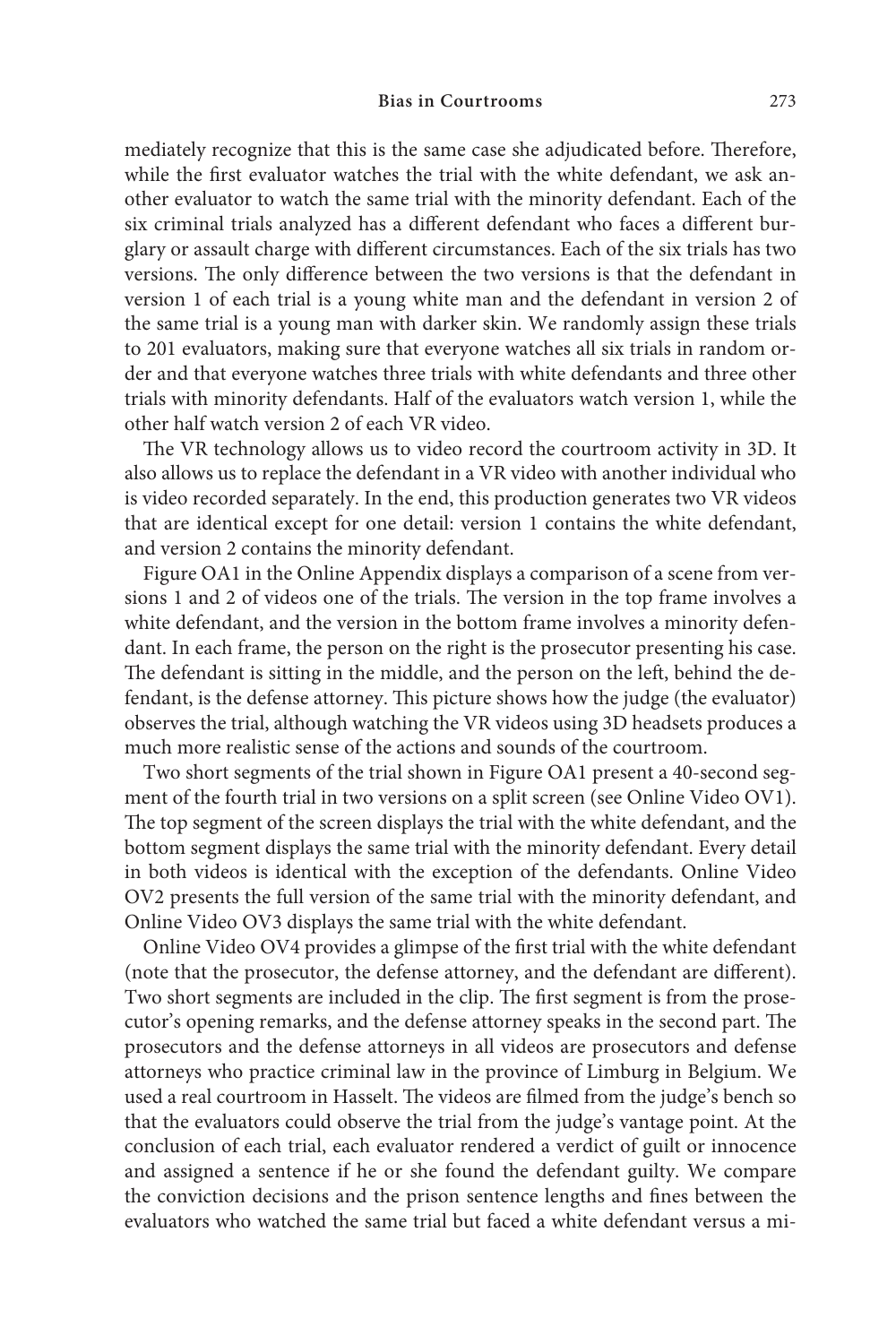nority defendant. This design enables us to identify the impact of the race of the defendant on the decisions, holding all else constant*.* Furthermore, because we have information about the evaluators' race, we investigate whether evaluators are more lenient toward defendants who are part of their in-group.6

Previous experimental research that investigates the impact of defendants' characteristics (for example, race or mental illness) on trial verdicts provided mock trial transcripts to be read by the evaluators. In those studies, the race of the victim or defendant was manipulated using photographs and names (Mossière, Maeder, and Pica 2018; Maeder, Mossière, and Cheung 2012), or evaluators were given vignettes that describe the offender and the circumstances of the case (Mercado, Bornstein, and Schopp 2006). In some studies, participants were shown videos of mock trials in which the trial conditions, such as eyewitness evidence, were manipulated by the experimenters (Jones et al. 2017).

It is also informative to compare our design with that of audit studies in which pairs of individuals (auditors) with similar or identical characteristics with the exception of one attribute (for example, race, gender, or criminal record) are sent to apply for a job (Pager, Western, and Sugie 2009; Pager 2003; Neumark, Bank, and Van Nort 1996), to buy a car (Ayres and Siegelman 1995), to buy a housing unit (Ondrich, Ross, and Yinger 2000), and so on. These matched auditors are trained to respond to and interact with the decision maker in the same manner. The difference in outcomes between the matched pairs is attributed to decision makers' discriminatory behavior related to the attribute that differs between the pairs. A primary weakness of audit studies is the difficulty in matching the auditors so that they are identical in all characteristics that might matter for the decision maker.7 Importantly, auditors are typically aware of the purpose of the study, and as highlighted by Riach and Rich (2002), Heckman (1998), and Turner, Fix, and Struyk (1991), they may consciously or unconsciously behave and interact with the decision maker in a manner that may generate evidence for discrimination. These concerns are alleviated in our study because, unlike typical audit studies in which the actors interact and have conversations with the decision makers to buy or rent something or to interview for a job, our actor-defendants do not interact with the evaluators. This is organic and natural in our setting, because the defendant's representation is provided by his attorney, who does nearly all the talking in the courtroom: our actor-defendants speak only three times to say "yes," "not guilty," and "no." Also, unlike audit studies, everything that should matter for the outcome is identical between the white and minority defendants, including the details of the case and the behavior of the prosecutor and the defense attorney.<sup>8</sup>

<sup>6</sup> This component could not be implemented in the sample of attorneys because all attorneys were white. The same was true for judges and prosecutors who evaluated the cases.

<sup>7</sup> As described by Heckman (1998) and Heckman and Siegelman (1993), auditors may also differ on dimensions that are unobservable to the designer of the audit study but that are at least somewhat visible to the decision maker and relevant for the decision. These unobservable characteristics and their distribution between groups can produce differences in outcomes.

<sup>&</sup>lt;sup>8</sup> A related strand of literature is based on correspondence studies in which pairs of fictitious résumés, letters of interest, or applications are sent to prospective employers (or other decision makers) and the documents of the pairs differ in one attribute, such as the name (signaling race), age,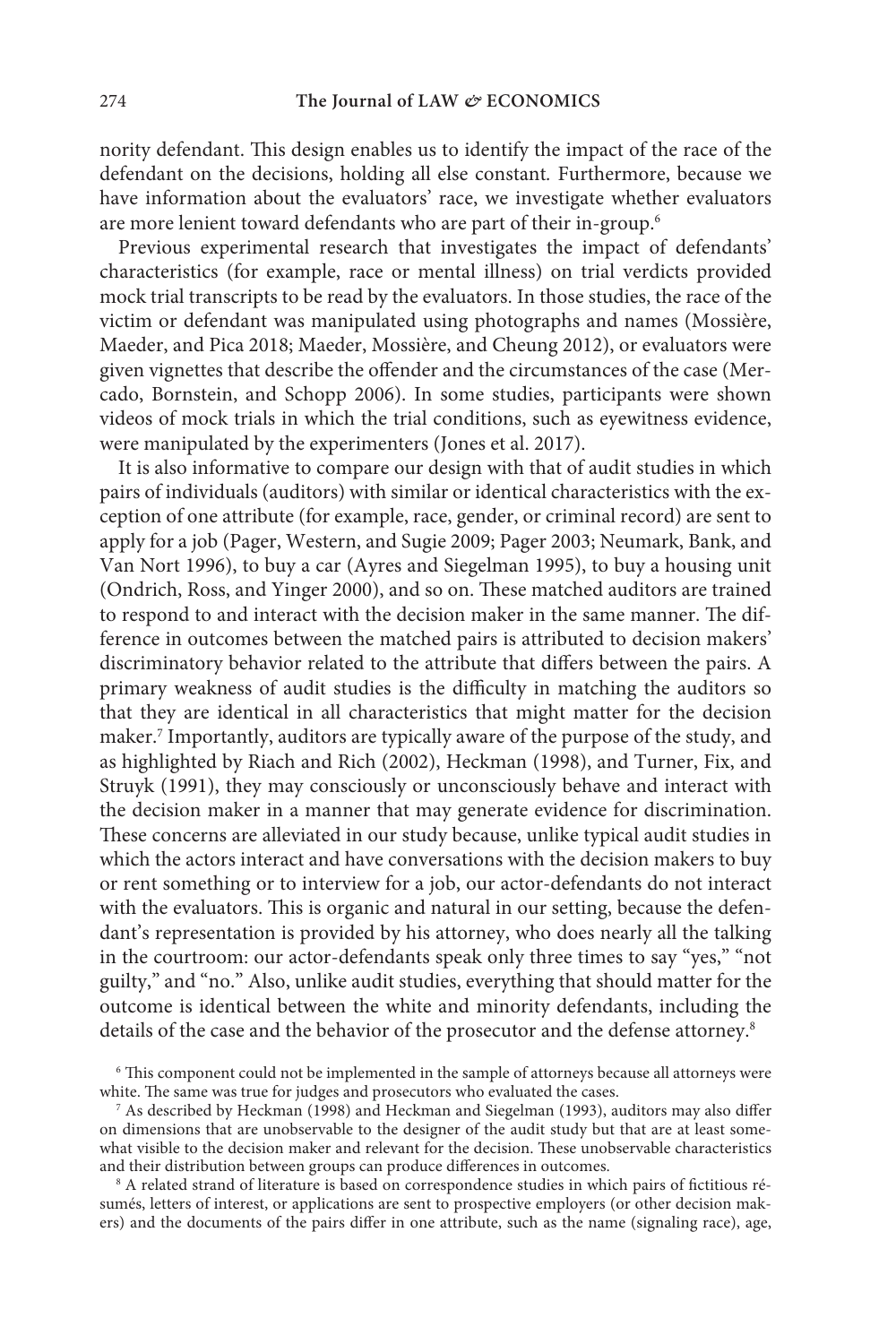#### **Bias in Courtrooms** 275

There exists research that aims to differentiate between theories and mechanisms of racial bias. For example, List (2004) reports an audit study with buyers and sellers of collectible baseball cards and then combines it with dictator games conducted in the lab with the card dealers. Levitt (2004) analyzes the behavior of contestants on the game show *Weakest Link,* and Bertrand and Mullainathan (2004) analyze in a correspondence study the extent to which callbacks of job applicants are responsive to the information about race contained in their names and the amount of information provided about their qualifications and credentials. In a recent empirical study, Arnold, Dobbie, and Hull (2020) analyze judges' bail decisions in New York City. Their data set contains extraordinary detail on defendants, including criminal history and past pretrial misconduct (failing to appear in court or being arrested for a new crime after having been released on bail) and the conduct of the defendant after bail has been granted by the judge. Leveraging the detail in the data and imposing a structure on the manner in which judicial decisions are made, Arnold, Dobbie, and Hull (2020) shed light on the theoretical channels driving the racial discrepancy in bail decisions.

Our paper does not attempt to tease out the extent to which the bias is driven by taste-based or statistical discrimination because our research design does not permit a meaningful analysis along these dimensions. Nevertheless, in an effort to provide more insight into the source of the identified bias, we expand the analysis. For example, it could be argued that racial biases identified in the paper might be driven by certain characteristics of individual defendants that are visible to evaluators, such as defendants' perceived trustworthiness or their perceived proclivity for delinquency. We show, however, that accounting for perceived criminal proclivity or perceived honesty of defendants (assessed by a different group of students who are not involved in the experiment) does not alter the results.

Nine to 15 days after the experiment, the evaluators completed an online survey of 40 questions about a variety of subjects, including whether they consider terrorism an important issue. The results of our paper are similar for those who think that it is very important that the Belgian society pays attention to terrorism and those who were less concerned.

#### **3. The Design of the Study and the Data**

We were granted permission by the district attorney of Limburg to use actual criminal cases, prosecutors, and a courtroom. After discussions with prosecutors, we decided to focus on burglary and assault cases because such cases provide substantial discretion to the judge regarding sentencing, and no special background or additional expert information is needed to deliver a verdict. Three burglary and three assault cases were selected from the court archives or the docket.

Two prosecutors who specialize in burglary and assault cases volunteered to participate. We contacted a number of law firms specializing in criminal cases

or sex. Differences in the callback rates are attributed to the difference in the attributes. A detailed discussion of correspondence studies is provided by Bertrand and Duflo (2017).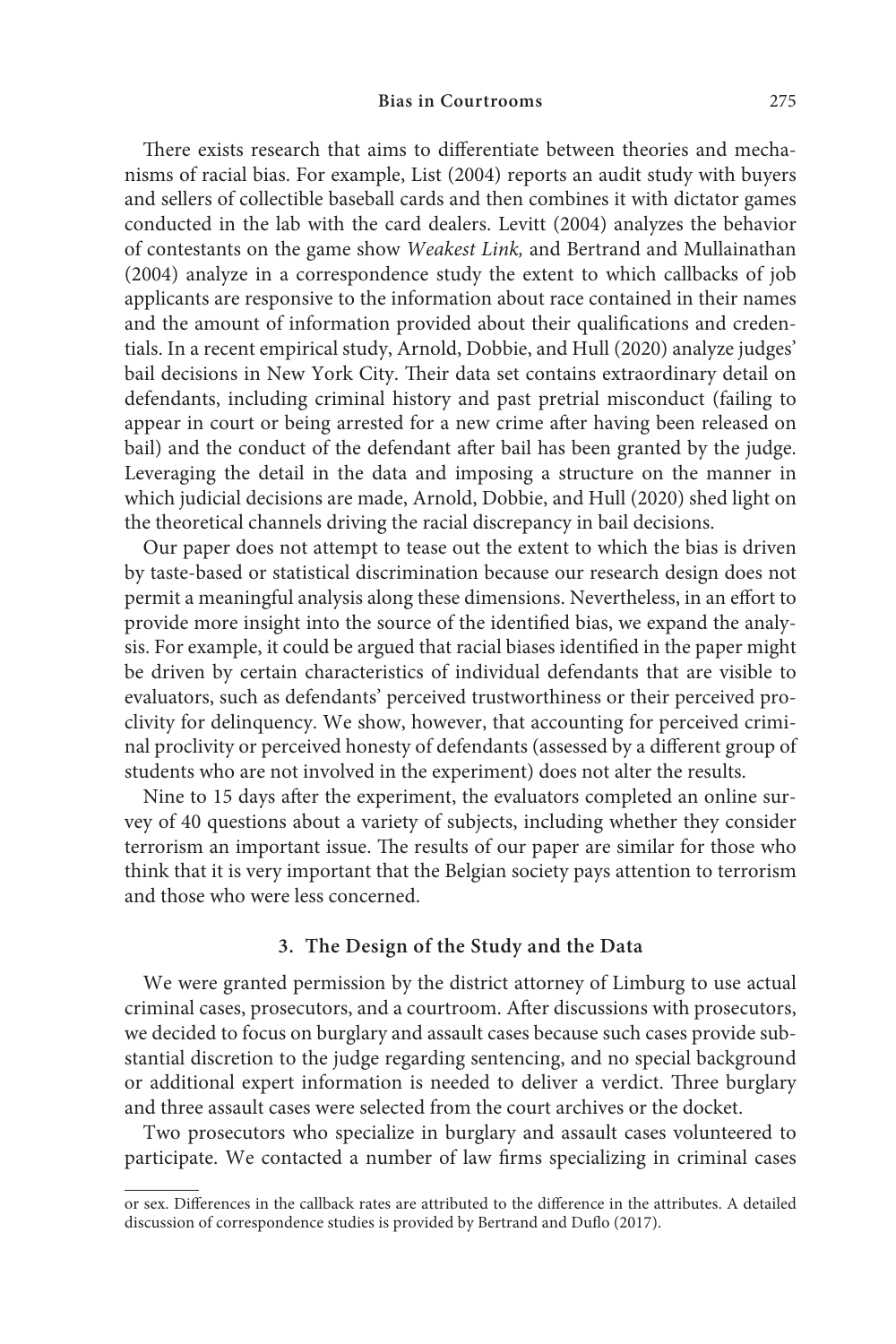to be part of the experiment. After interviews, we selected three lawyers (two females and one male) with experience in both burglary and assault cases. The lawyers and the prosecutors were given the case files 1 week before the filming of the videos and were asked to prepare the cases as they would for an actual court trial. The lawyers did not talk to the prosecutors before the filming to keep the trial environment as realistic as possible. The prosecutors and the lawyers tried and defended the cases in the way they would normally in real-life trials. There was no script to follow, and they presented their cases with no instructions from anyone.

In Belgium the judge is in control of the court hearing, although his or her role is limited. The judge talks very little during the trial and speaks only to direct the proceedings. The judge first asks the defendant if he understands the charges against him and whether he pleads guilty or not guilty. In each of our videos, the defendants indicate that they understand the charges and that they plead not guilty. The judge then allows the prosecutor to start with his statement. Once the prosecutor is finished, the defense attorney launches his or her pleading.<sup>9</sup>

For the sake of realism in the videos, we needed a judge to control the flow of proceedings. We selected a retired judge from the region of Hasselt to control the cases as he would normally. The VR camera was located in front of his bench. Thus, the evaluators who watched the videos could hear his voice in the VR video but could not see him. This way the setting remained realistic, and the evaluators viewed the cases from the perspective of the judge. We used one of the courtrooms in the main courthouse in Hasselt.

We employed three white defendants and three nonwhite defendants for our six trials.<sup>10</sup> We limited the number of trials to six because on average a trial took 12 minutes, which meant that watching the six VR videos and making decisions for the six trials would take 2 hours. Asking the evaluators to watch trials for more than 2 hours was infeasible for a number of reasons. There was a 5-minute break after watching the first three videos and making judgments on these cases. Interactions with other participants were not allowed. The evaluators were not primed in any way. Figure OA2 in the Online Appendix presents pictures of the actors. Figures OA5–OA10 present additional snapshots of them during the trials.

A total of 153 students from the faculty of business economics and the faculty of law at Hasselt University participated as evaluators. The 86 economics students were a mixture of undergraduate and master's degree students enrolled in a policy evaluation course. We also recruited practicing attorneys from the Limburg

<sup>9</sup> In a real hearing, the judge sets the time frame for his or her verdict (normally 4 weeks after the conclusion of the hearing) and can ask the defendant some questions during the trial. Our setup (with the evaluators watching the VR videos with headsets) does not allow the evaluators to interrogate the defendant. It is, however, not uncommon in Belgian criminal proceedings for the judge to ask the defendant no questions.

<sup>10</sup> We selected male actors who live outside of the region where the evaluators reside to avoid the possibility of an evaluator recognizing one of the actors. We also made sure that all actors were about the same age, and we gave them instructions on wardrobe so that the clothing worn by the pairs of actors was similar.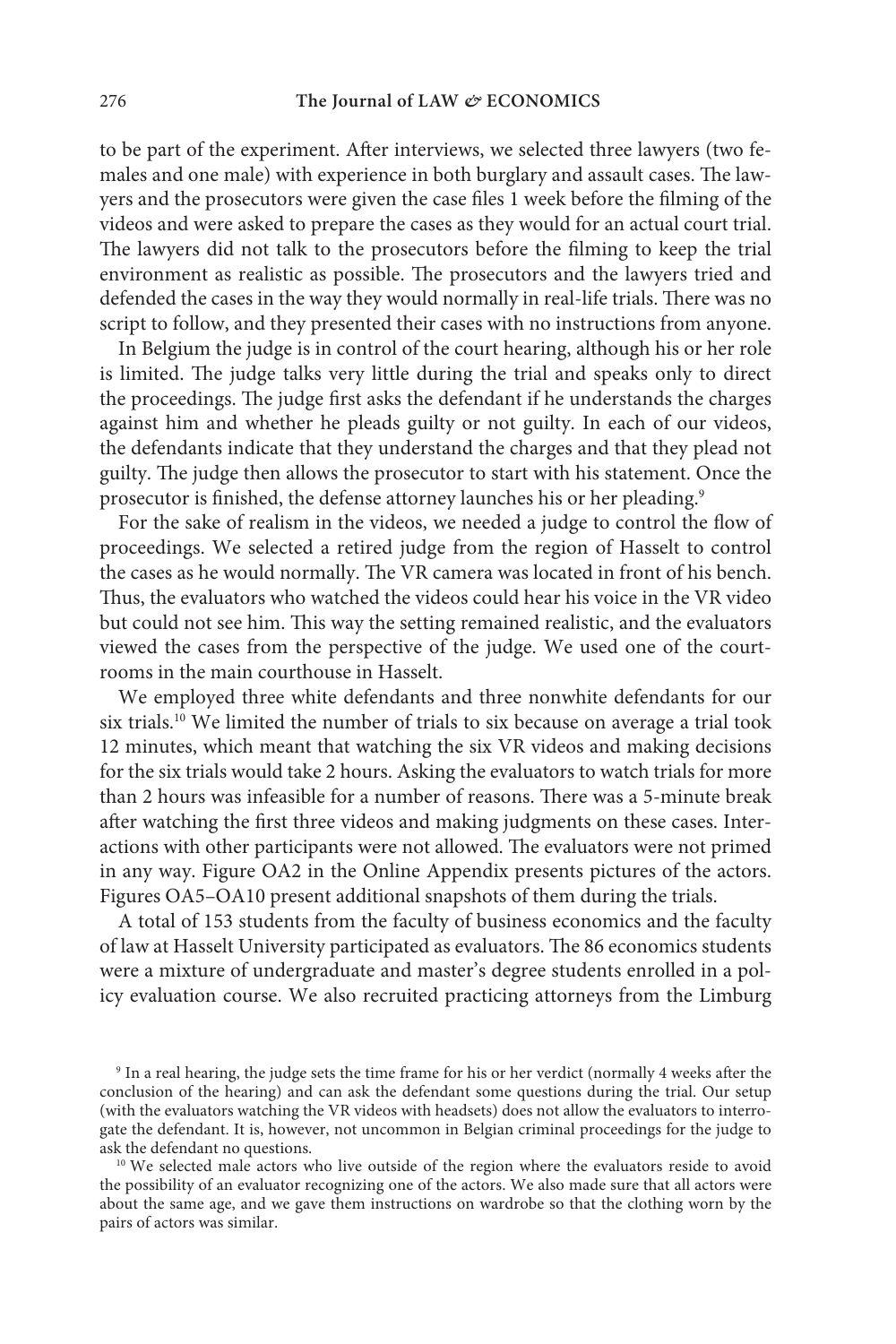Bar Association, and 36 attorneys decided to participate. Additional information is provided in Section OA2.2 of the Online Appendix.

The students participated in the experiment on November 22–23, 2017. The attorneys participated during a 10-day period in July 2018. There were no unusual news announcements or events in Belgium during this period related to immigration, terrorism, or asylum seekers. It should be remembered, however, that the terrorist attacks in Brussels that targeted the airport and the subway system took place on March 22, 2016, which is 20 (28) months before the students (attorneys) evaluated the cases in this experiment. In addition, the terrorist attacks in Paris, in which most of the perpetrators were residents of Brussels, took place on November 13, 2015. Thus, it is not unreasonable to assume that these major events were remembered by the evaluators.

The evaluators were granted anonymity during the experiment and in the follow-up survey, which they completed online 9–15 days after the experiment (see Section OA5 of the Online Appendix for details). After reading the case folder, evaluators could click on a button on the screen to start the VR video. They had 30 seconds to put on the headsets and watch the video. After watching the video, they took off the headsets and clicked on a button on the screen to go to the deliberation phase (see Figure OA3 in the Online Appendix). First, they were asked to decide on conviction or acquittal. If they decided to convict, they had to assign the sentence (prison sentence and/or fine). As is the case with real judicial decisions, they also had to make a decision about whether and how much to suspend the prison sentence and the fine. These decisions were indicated by clicking and typing on the screen. Details are provided in Section OA4.2 of the Online Appendix.

After watching and rendering decisions for all six cases, participants were presented with an overview of their decisions, and they could alter any decision they made (conviction, prison term, and fine) for any of the cases before they were finished with the experiment. In the analyses, we use the final decisions made for each case.<sup>11</sup> Nine days after the experiment, the evaluators were asked to complete the online survey, which we use to elicit information about their cultural background and attitudes toward social and economic issues.

If the defendants in the VR videos are not recognizable as being a member of a minority or majority group in Belgium, then our design will provide null results.<sup>12</sup> Put differently, if the evaluators could not correctly infer the racial background of our defendant-actors by looking at them, then they would not assign differential verdicts or sentences even if they had racial biases.13 To analyze whether the

<sup>&</sup>lt;sup>11</sup> To investigate if the evaluators took their task seriously, we conducted a number of tests such as analysis of the speed of the decisions, the order in which the decisions were made, and so on. These are detailed in Section OA9 of the Online Appendix.

<sup>&</sup>lt;sup>12</sup> Section OA7 of the Online Appendix provides a discussion of race versus ethnicity.

<sup>&</sup>lt;sup>13</sup> To put it bluntly, the question is whether the evaluators can tell the difference between a Belgian person of European heritage and another individual who is a racial or ethnic minority with darker skin (for example, a Belgian with Moroccan or Turkish origin). Or would the evaluators think that the latter person is a white European who happens to have a suntan?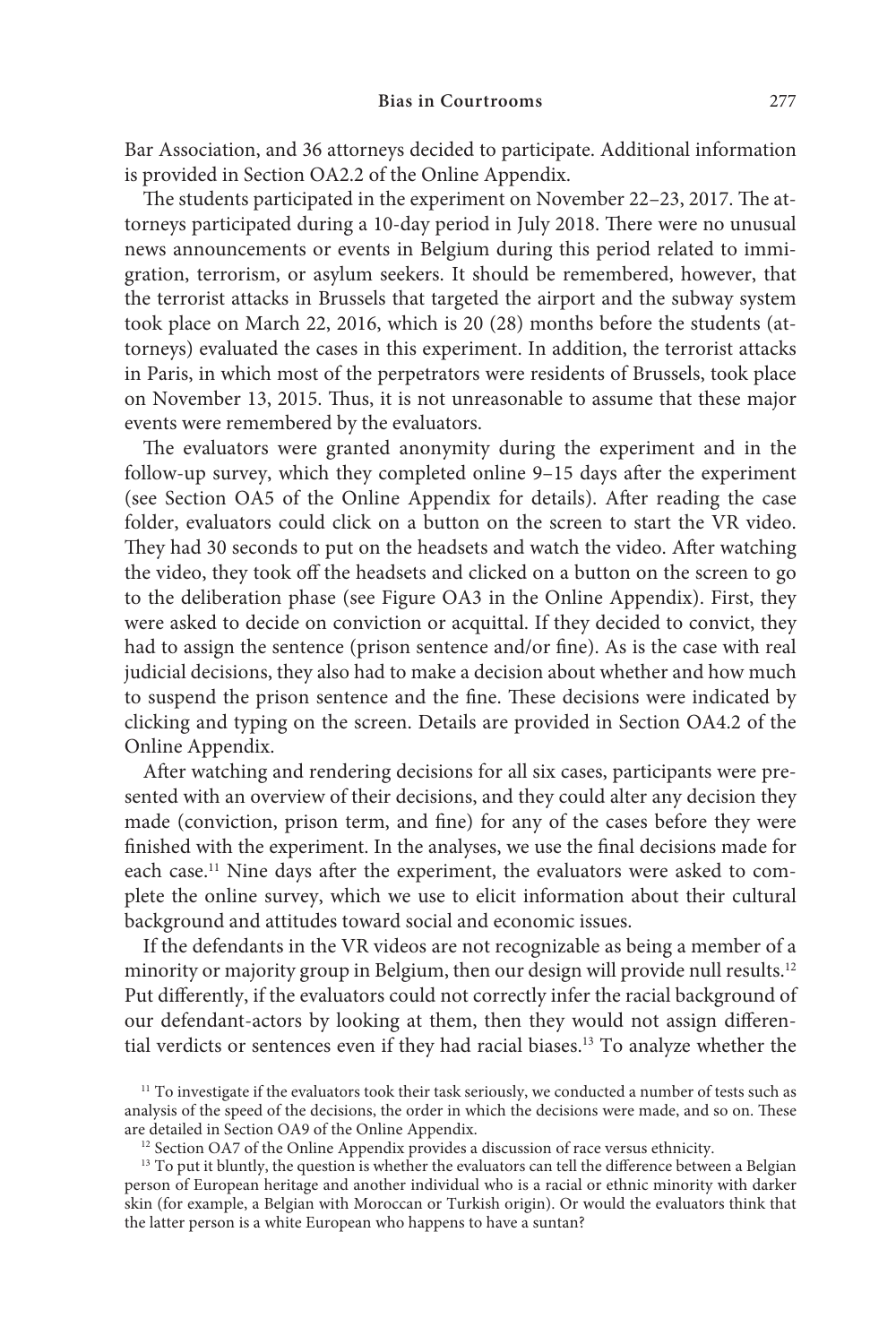defendants can be identified as white or minority, we showed pictures of the defendants to a different group of 89 students. As detailed in the Online Appendix (Section OA6), the students identified the defendants' race correctly with 99 percent accuracy.

Because we have six cases (three burglaries and three assaults) and two versions of each case (one with a white defendant and one with a nonwhite defendant) we have 12 videos in the experiment, and each defendant-actor participated in two videos. We made six sets with different sequences of the videos and three different combinations to make sure that each evaluator would see each defendant only once. The sets are described in Online Appendix Table A1.

## **4. Descriptive Statistics**

Table 1 presents the descriptive statistics related to student-evaluators' attributes. Information about evaluators' sex and whether they are law students or economics students was obtained during the experiment. Using the online survey that was completed by students 9 days after the experiment, we measured evaluators' beliefs about a number of social issues and elicited additional personal background information. The variable Minority Evaluator equals one if either the mother or the father of the evaluator was born outside Belgium and if that country is outside the European Union (EU).14 Thus, minority evaluators are first- or second-generation immigrants whose ancestral origins are in Turkey (10 evaluators), Morocco (four evaluators), Iraq, Zimbabwe, or Armenia (one evaluator each). Alternatively, we determined if the evaluator was a minority in Belgium on the basis of answers to the following question: "Do you or anyone in your household speak a language other than Dutch?"15 In this alternative definition, we coded the evaluator as a minority if he or she indicated that Arabic, Armenian, Turkish, or Shona is spoken at home.16 The dummy variable Terrorism Is a Very Important Problem equals one if the individual assigned a value of 7 to the question "On a score of 1–7, to what extent do you think it is important that Belgian society pays attention to terrorism?"

Table 2 presents the descriptive statistics of the decisions made by evaluators. When minority defendants are matched with white evaluators, the conviction rate is higher than when white defendants face white evaluators. Interestingly, the same relatively unfavorable outcome for minority defendants is observed even when they are matched with minority evaluators. Minority evaluators convict minority defendants at a higher rate in comparison with white defendants.

<sup>14</sup> If the parent was born in a country that is part of the European Union, such as Germany or France, the evaluator is not considered to be a minority in Belgium. There was one evaluator with parent(s) from Japan, one evaluator with parent(s) from South Korea, and another with parent(s) from India. These three individuals of Asian heritage are excluded from the analysis, but considering them as minorities does not alter the results.

<sup>15</sup> Hasselt University is located in Flanders, the Dutch-speaking part of Belgium.

<sup>16</sup> We do not consider an evaluator to be a minority in Belgium when, for example, French, Polish, or Italian is spoken at home.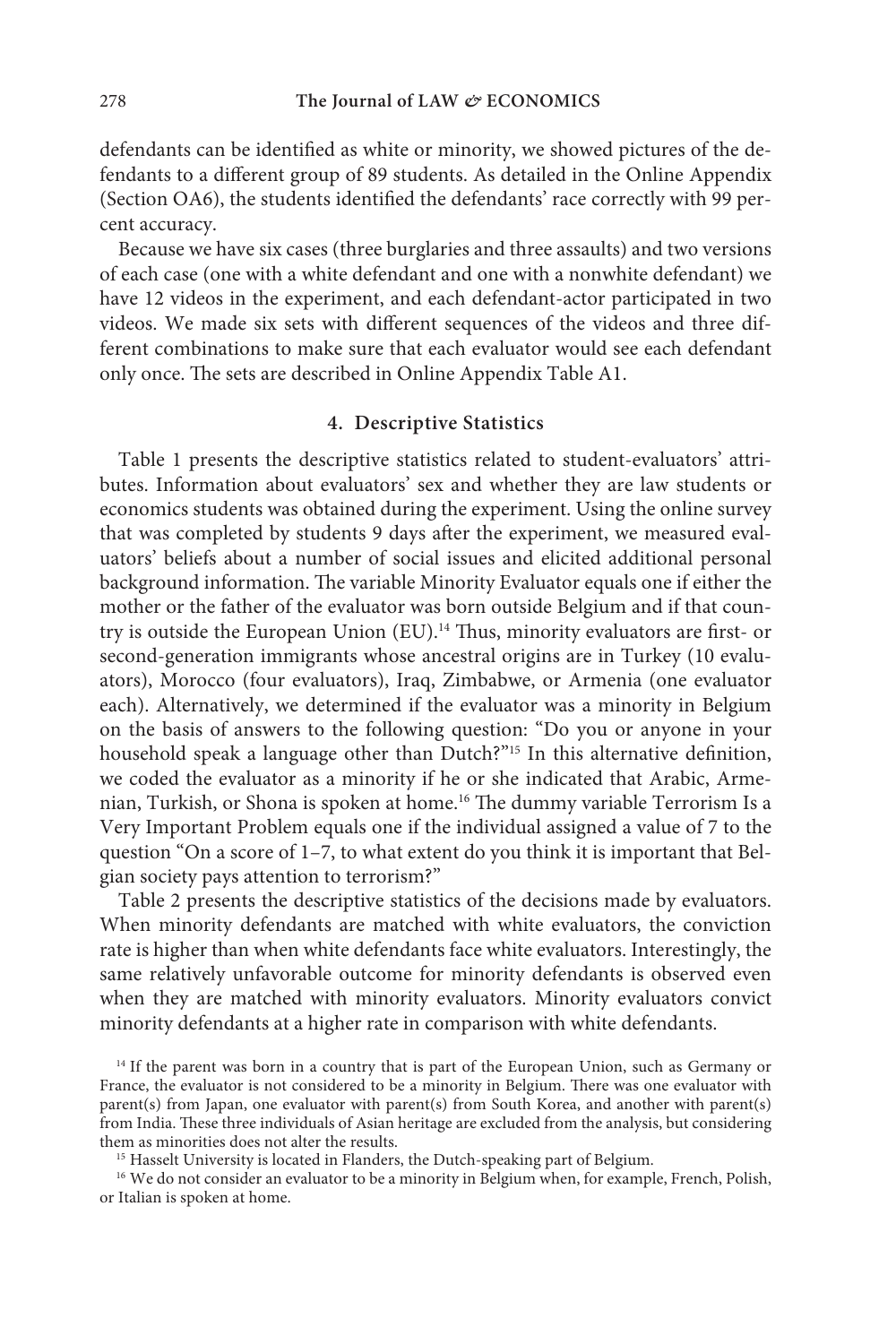#### **Bias in Courtrooms** 279

|                                       | Mean  |
|---------------------------------------|-------|
| Minority Evaluator                    | .11   |
|                                       | (.32) |
| Male Evaluator                        | .47   |
|                                       | (.50) |
| Law Student                           | .44   |
|                                       | (.50) |
| Terrorism Is a Very Important Problem | .48   |
|                                       | (.50) |
| N                                     | 153   |

**Table 1 Descriptive Statistics of Evaluators** 

**Note.** Standard deviations are in parentheses.

Table 2 also displays the average prison sentence imposed on defendants who are found guilty. Part of the prison sentence can be suspended at the discretion of the evaluator, and Table 2 also presents the average suspended prison sentence among various groups. The difference between the initial prison sentence and the suspended sentence is the effective prison term faced by the convicted defendants. For example, for the sample of all evaluators, convicted minority defendants receive an average of 10.15 months of prison time, and 5.81 months of the initial sentence is suspended. Thus, the effective prison term among minority defendants in this sample is 4.34 months on average.

Table 2 shows that minority evaluators assign prison sentences to minority defendants that are about 2.68 months shorter than those they assign to white defendants. This indicates that minority evaluators treat minority defendants more favorably in assigning a prison sentence, although minority evaluators are harsher toward minority defendants when making a decision of guilt or innocence. White evaluators also exhibit positive in-group bias and assign white defendants prison terms that are about 1 month shorter (3.61 months versus 4.54 months) than those they assign minority defendants. Thus, evaluators provide preferential treatment in assigning prison sentences to in-group defendants, which signifies positive in-group bias in effective prison term.

Table 2 also displays information on fines. There are racial differences in fines by race matching between the defendant and the evaluator, although the differences are not statistically significant. We discuss the details in the empirical analysis.

For the sample of all evaluators, Table 2 shows that minority defendants receive longer sentences than their white counterparts. The same is true for fines, although the differences are not different from 0. This statistical insignificance is misleading because racial bias in conviction decisions generates a selected sample of defendants who are sentenced. Note in Table 2 that while 361 minority defendants are convicted and sentenced, only 309 white defendants are sentenced. These 52 excess minority defendants end up in the sentencing phase because of the 12-percentage-point difference in conviction rates between the races (.79 ver-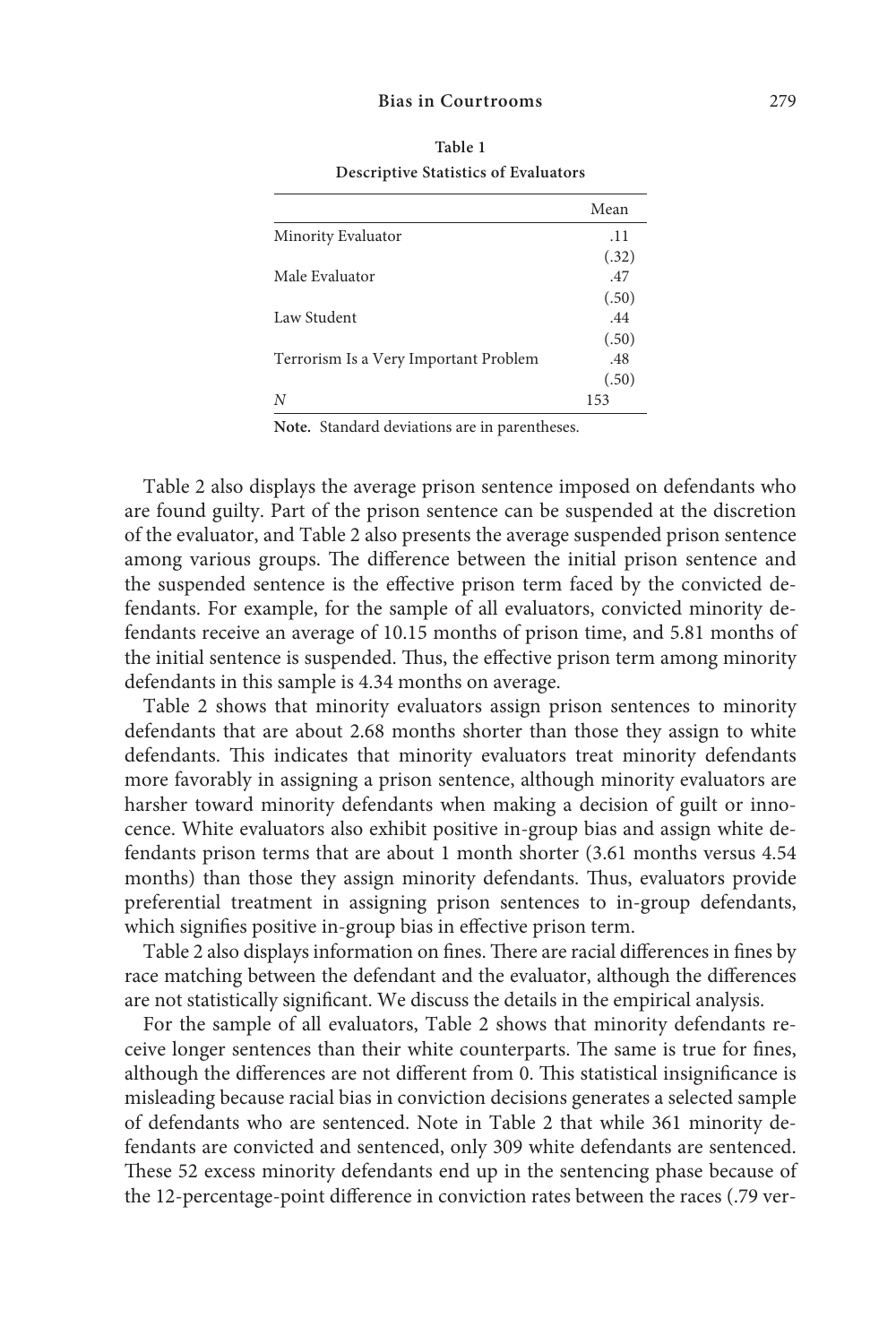| able 2 | cisions<br>valuators' I<br><b>Statistics of Ex-</b><br>escriptiv |
|--------|------------------------------------------------------------------|
|--------|------------------------------------------------------------------|

| $.68**$<br>White<br>Defendant<br>(47)<br>$\begin{array}{r} 5.90\\ (5.62)\\ 276\\ 3.61\\ (4.93)\\ 7/6\\ (3.64)\\ 7/6\\ (3.65.74\\ (1.101.48)\\ (1.101.48)\\ (7.236.46)\\ (7.238.46)\\ (7.238.46)\\ 276\\ \end{array}$<br>9.51<br>(7.42)<br>276<br>(906.93)<br>412.78<br>$\bigoplus$<br>408<br>276<br>$.78**$<br>Defendant<br>$4.54^{+}$<br>(7.03)<br>Minority<br>$(1,218.33)$<br>319<br>(41)<br>5.93<br>(5.26)<br>(8.85)<br>(557.29)<br>1,027.55<br>$10.47\,$<br>776.63<br>288.28<br>488.35<br>319<br>$\binom{3}{2}$<br>408<br>319<br>319<br>319<br>319<br>$67**$<br>White<br>Defendant<br>(47)<br>(7.57)<br>$\begin{array}{c} 5.73 \\ (5.57) \\ 309 \\ 3.82 \\ (5.11) \end{array}$<br>$696.70$<br>(1,088.64)<br>(519.81)<br>(889.49)<br>9.55<br>278.10<br>418.61<br>$\circled{2}$<br>309<br>309<br>459<br>309<br>309<br>309<br>$.79**$<br>Defendan<br>Minority<br>(41)<br>(8.62)<br>$5.81$<br>(5.20)<br>$4.34$<br>(6.73)<br>(1, 192.96)<br>(559.83)<br>(999.70)<br>10.15<br>782.62<br>290.87<br>491.75<br>361<br>$\widehat{\Xi}$<br>459<br>361<br>361<br>361<br>361<br>361<br>Suspended Prison Sentence (months)<br>Effective Prison Sentence (months)<br>Initial Prison Sentence (months)<br>Suspended Fine ( $\epsilon$<br>Effective Fine $(\epsilon)$<br>Conviction Rate<br>Initial Fine $(\epsilon)$<br>Z<br>Z<br>z<br>z | All Evaluators |  | White Evaluator | Minority Evaluator                      |                                      |
|------------------------------------------------------------------------------------------------------------------------------------------------------------------------------------------------------------------------------------------------------------------------------------------------------------------------------------------------------------------------------------------------------------------------------------------------------------------------------------------------------------------------------------------------------------------------------------------------------------------------------------------------------------------------------------------------------------------------------------------------------------------------------------------------------------------------------------------------------------------------------------------------------------------------------------------------------------------------------------------------------------------------------------------------------------------------------------------------------------------------------------------------------------------------------------------------------------------------------------------------------------------------------------------------------------------------------|----------------|--|-----------------|-----------------------------------------|--------------------------------------|
|                                                                                                                                                                                                                                                                                                                                                                                                                                                                                                                                                                                                                                                                                                                                                                                                                                                                                                                                                                                                                                                                                                                                                                                                                                                                                                                              |                |  |                 | Defendan<br>Minority<br>$\widetilde{5}$ | Defendant<br>White<br>$\circledcirc$ |
|                                                                                                                                                                                                                                                                                                                                                                                                                                                                                                                                                                                                                                                                                                                                                                                                                                                                                                                                                                                                                                                                                                                                                                                                                                                                                                                              |                |  |                 | $.82*$                                  | $.65*$                               |
|                                                                                                                                                                                                                                                                                                                                                                                                                                                                                                                                                                                                                                                                                                                                                                                                                                                                                                                                                                                                                                                                                                                                                                                                                                                                                                                              |                |  |                 | (.39)                                   | (48)                                 |
|                                                                                                                                                                                                                                                                                                                                                                                                                                                                                                                                                                                                                                                                                                                                                                                                                                                                                                                                                                                                                                                                                                                                                                                                                                                                                                                              |                |  |                 | 51                                      |                                      |
|                                                                                                                                                                                                                                                                                                                                                                                                                                                                                                                                                                                                                                                                                                                                                                                                                                                                                                                                                                                                                                                                                                                                                                                                                                                                                                                              |                |  |                 | 7.69                                    | 9.82                                 |
|                                                                                                                                                                                                                                                                                                                                                                                                                                                                                                                                                                                                                                                                                                                                                                                                                                                                                                                                                                                                                                                                                                                                                                                                                                                                                                                              |                |  |                 | (6.15)                                  | $\left( 8.91\right)$                 |
|                                                                                                                                                                                                                                                                                                                                                                                                                                                                                                                                                                                                                                                                                                                                                                                                                                                                                                                                                                                                                                                                                                                                                                                                                                                                                                                              |                |  |                 | 42                                      | 33 <sub>o</sub>                      |
|                                                                                                                                                                                                                                                                                                                                                                                                                                                                                                                                                                                                                                                                                                                                                                                                                                                                                                                                                                                                                                                                                                                                                                                                                                                                                                                              |                |  |                 | 4.88                                    | 4.33                                 |
|                                                                                                                                                                                                                                                                                                                                                                                                                                                                                                                                                                                                                                                                                                                                                                                                                                                                                                                                                                                                                                                                                                                                                                                                                                                                                                                              |                |  |                 | (4.72)                                  |                                      |
|                                                                                                                                                                                                                                                                                                                                                                                                                                                                                                                                                                                                                                                                                                                                                                                                                                                                                                                                                                                                                                                                                                                                                                                                                                                                                                                              |                |  |                 | 42                                      | $(4.94)$<br>33                       |
|                                                                                                                                                                                                                                                                                                                                                                                                                                                                                                                                                                                                                                                                                                                                                                                                                                                                                                                                                                                                                                                                                                                                                                                                                                                                                                                              |                |  |                 | $2.81*$                                 | $5.49*$                              |
|                                                                                                                                                                                                                                                                                                                                                                                                                                                                                                                                                                                                                                                                                                                                                                                                                                                                                                                                                                                                                                                                                                                                                                                                                                                                                                                              |                |  |                 | (3.48)                                  | $(6.31)$<br>33                       |
|                                                                                                                                                                                                                                                                                                                                                                                                                                                                                                                                                                                                                                                                                                                                                                                                                                                                                                                                                                                                                                                                                                                                                                                                                                                                                                                              |                |  |                 | 42                                      |                                      |
|                                                                                                                                                                                                                                                                                                                                                                                                                                                                                                                                                                                                                                                                                                                                                                                                                                                                                                                                                                                                                                                                                                                                                                                                                                                                                                                              |                |  |                 | 828.10                                  |                                      |
|                                                                                                                                                                                                                                                                                                                                                                                                                                                                                                                                                                                                                                                                                                                                                                                                                                                                                                                                                                                                                                                                                                                                                                                                                                                                                                                              |                |  |                 | (990.45)                                | 788.36<br>(985.24)                   |
|                                                                                                                                                                                                                                                                                                                                                                                                                                                                                                                                                                                                                                                                                                                                                                                                                                                                                                                                                                                                                                                                                                                                                                                                                                                                                                                              |                |  |                 | $42\,$                                  | 33                                   |
|                                                                                                                                                                                                                                                                                                                                                                                                                                                                                                                                                                                                                                                                                                                                                                                                                                                                                                                                                                                                                                                                                                                                                                                                                                                                                                                              |                |  |                 | 310.55                                  | 321.03                               |
|                                                                                                                                                                                                                                                                                                                                                                                                                                                                                                                                                                                                                                                                                                                                                                                                                                                                                                                                                                                                                                                                                                                                                                                                                                                                                                                              |                |  |                 | (585.33)                                | (445.62)                             |
|                                                                                                                                                                                                                                                                                                                                                                                                                                                                                                                                                                                                                                                                                                                                                                                                                                                                                                                                                                                                                                                                                                                                                                                                                                                                                                                              |                |  |                 | 42                                      | 33                                   |
|                                                                                                                                                                                                                                                                                                                                                                                                                                                                                                                                                                                                                                                                                                                                                                                                                                                                                                                                                                                                                                                                                                                                                                                                                                                                                                                              |                |  |                 | 517.55                                  | 467.33                               |
|                                                                                                                                                                                                                                                                                                                                                                                                                                                                                                                                                                                                                                                                                                                                                                                                                                                                                                                                                                                                                                                                                                                                                                                                                                                                                                                              |                |  |                 | (764.96)                                | (737.55)                             |
|                                                                                                                                                                                                                                                                                                                                                                                                                                                                                                                                                                                                                                                                                                                                                                                                                                                                                                                                                                                                                                                                                                                                                                                                                                                                                                                              |                |  |                 | 42                                      | 33                                   |

**Note.** Values are means, with standard deviations in parentheses.

+  $p < 10$ .<br>
\*  $p < 0.5$ .<br>
\*\*  $p < 0.1$ .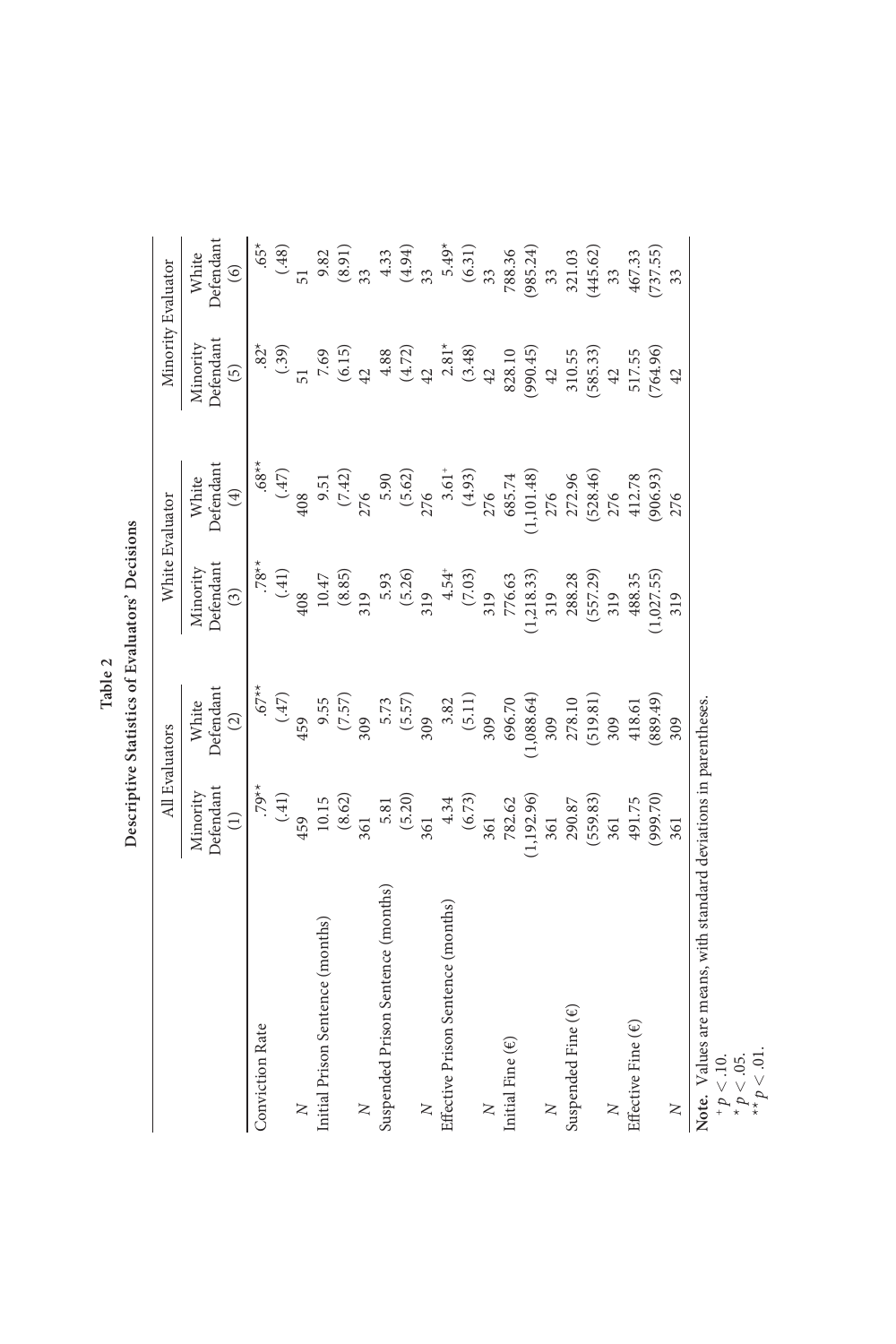sus .67).<sup>17</sup> Thus, we present the empirical results both ways: accounting for this selection bias and ignoring the selection bias.

## **5. Econometric Analysis**

#### *5.1. Overall Racial Bias*

To investigate the existence of overall racial bias in conviction and sentencing decisions, we run regressions of the following type:

$$
Y_{cj} = \alpha_1 + \beta_1 \text{Minority Defendant}_{cj} + X_j \Phi + \nu_c + \varepsilon_{cj}, \tag{1}
$$

where  $Y_{ci}$  is the outcomes related to case (trial)  $c$  evaluated by evaluator *j*. The first outcome is an indicator to represent whether the defendant is convicted by evaluator *j*. The second and third outcomes are the prison term and the amount of the fine imposed on the defendant if he is found guilty. The variable Minority Defendant equals one if the defendant in case *c* (in the VR video of trial *c*) is a racial minority. Recall that a case is identical across all evaluators who watch the VR video of that case, with the exception of the race of the defendant. Six courtroom hearings  $(c = 1, 2, \ldots, 6)$  are watched and judged by each evaluator *j*. Three of these trials involve burglary, and the other three are assault cases. In some specifications we include trial fixed effects  $(v_c)$ , and in others we control for the type of crime on which the trial was based (assault versus burglary). Vector *X* includes attributes of the evaluators such as their sex and whether they are law students or economics students. Although all evaluators watch the same trials, the order in which the trials are watched is different by design.<sup>18</sup> The estimated coefficient  $\beta_1$  identifies whether minority defendants are treated differently than their white counterparts in conviction and sentencing decisions.

### *5.2. In-Group Bias*

To test for the existence of in-group bias, we make use of information obtained from the evaluators regarding their cultural heritage. This information allows us to estimate

$$
Y_{cj} = \alpha_2 + \beta_2 \text{Minority Defendant}_{c} + \gamma_2 \text{Minority Evaluate} \tag{2}
$$
  
+  $\delta_2 \text{Minority Defendant}_{c} \times \text{Minority Evaluate} \text{tr}_j + X_j \Theta + \mu_c + \omega_{cj}.$ 

In equation (2) Minority Evaluator is a dichotomous indicator that equals one if

<sup>17</sup> The same point is made by Depew, Eren, and Mocan (2017). Because the sequential decision of conviction and sentencing of the defendants by the same judges generates sample selection in the sentencing phase, that study analyzes the sentencing outcomes of defendants who pled guilty (as opposed to those who were convicted and then sentenced by the same judge).

 $^{18}$  As Table OA1 in the Online Appendix demonstrates, evaluators who were randomly assigned to set 1 or set 2 watched the six cases in a particular sequence (sequence 1), while those who were randomly assigned to sets 3 or 4 watched the same videos in a different order (sequence 2); sequence 3 is the third sequence in which the videos are watched by evaluators. Vector *X* contains Sequence 1 and Sequence 2, which are dummy variables that control for the sequence in which the videos are watched.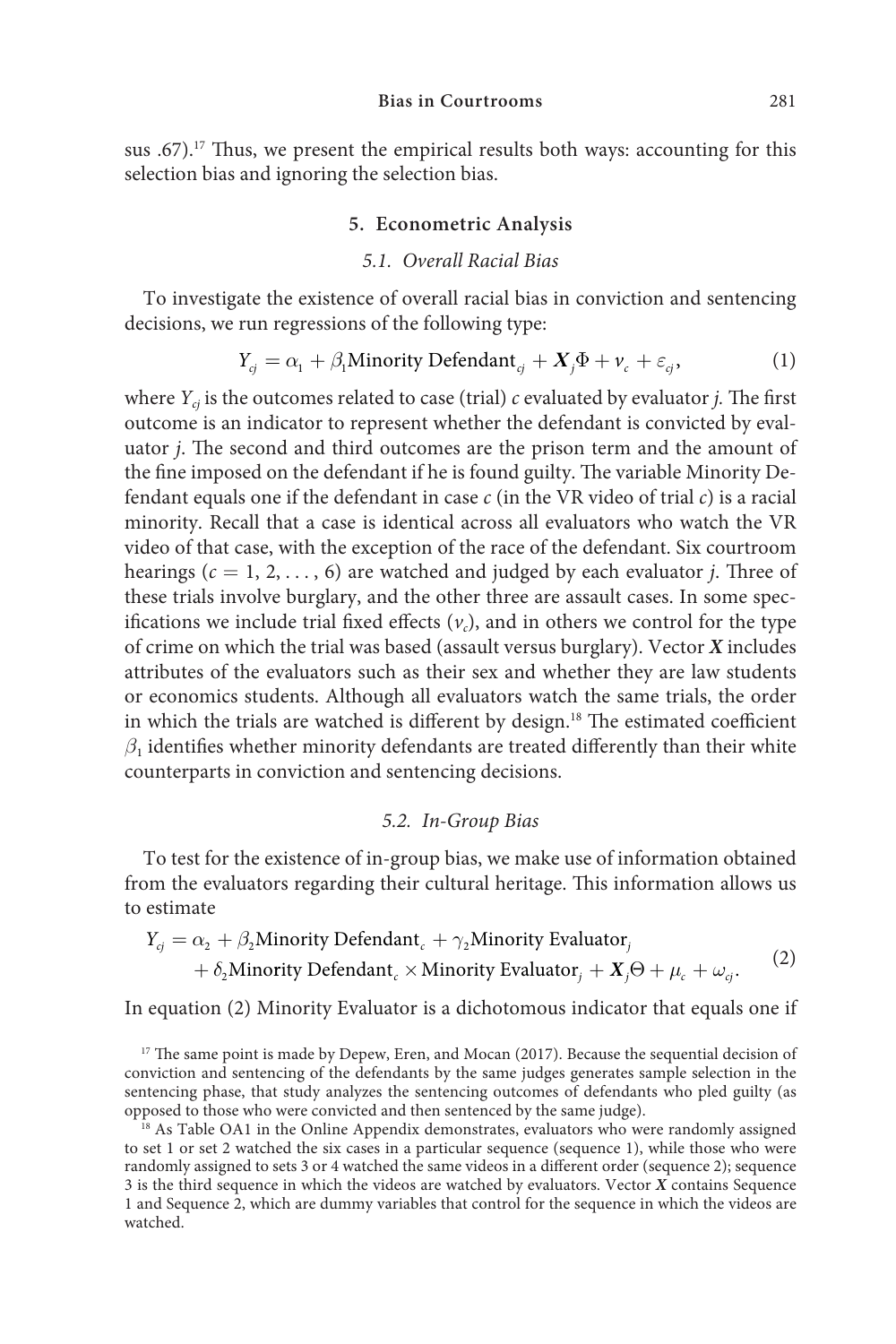the evaluator who makes the conviction and sentencing decisions is a minority in Belgium. The coefficient  $\gamma_2$  captures the difference in outcomes between white defendant and minority evaluator pairs and white defendant and white evaluator pairs, and  $\gamma$ <sup>2</sup> +  $\delta$ <sub>2</sub> represents differential sanctions assigned to minority defendants by minority versus white evaluators. Thus,  $\delta_2$  is the difference-in-difference estimate that signifies the differential decisions of minority evaluators versus white evaluators in their treatment of minority defendants over white defendants. Put differently, if  $\delta$ <sub>2</sub> is different from 0, this reflects in-group bias.

While specification (2) identifies in-group bias, it does not provide insights into the source of the bias. One of the contributions of this paper is its ability to unbundle the in-group bias. Because the race of the evaluators is, by design, uncorrelated with all courtroom attributes and case characteristics, and because it is also uncorrelated with the race of the defendant, we can run regressions (3) and (4), conditional on the evaluator's race, to investigate the source of the in-group bias:

$$
Y_{cj} = \alpha_3 + \gamma_3 \text{White Defendant} + X_j \Theta + C_c \Lambda + \pi_c + u_{cj} \tag{3}
$$

in the sample of white evaluators and

$$
Y_{cj} = \alpha_4 + \gamma_4 \text{Minority Defendant} + X_j \Pi + C_c \Xi + \theta_c + \tau_{cj}
$$
 (4)

in the sample of minority evaluators.

The coefficient  $\gamma_3$  reveals whether white defendants are treated differently than minority defendants by white evaluators. The coefficient  $\gamma_4$  provides the same information for minority evaluators.19 Note that in equation (2), which analyzes in-group bias,  $\alpha_2 + \beta_2$  represents the impact of white evaluators on minority defendants, and  $\alpha$ , is the impact of white evaluators on white defendants. Thus,  $\beta$ , represents the differential treatment of minority defendants vis-à-vis white defendants by white evaluators. Similarly,  $\beta_2 + \delta_2$  is the differential treatment of minority defendants by minority evaluators. If  $p$  is the proportion of white evaluators in the sample, then the overall differential treatment of minority defendants by all evaluators is equal to  $\beta_2 + (1 - p) \times \delta_2$ , which should be equivalent to the estimated coefficient of Minority Defendant in equation (1).

#### **6. Results**

## *6.1. Conviction Decisions*

The results, reported in Table 3, are based on decisions for conviction versus acquittal by 153 law students or economics students on each of the six cases they watched for a total sample of 918 decisions. (The analyses of attorney decisions

<sup>&</sup>lt;sup>19</sup> Note that  $\gamma_3$  in equation (3) represents the differential treatment of white defendants by white evaluators and is equivalent to  $-\beta_2$  in equation (2). Similarly,  $\gamma_4$  in equation (4) is the differential treatment of minority defendants vis-à-vis white defendants by minority evaluators, which is represented by  $\beta_2 + \delta_2$  in equation (2). Thus, the in-group bias coefficient  $\delta_2$  of equation (2) can be constructed by the sum of  $\gamma_4$  and  $\gamma_3$ .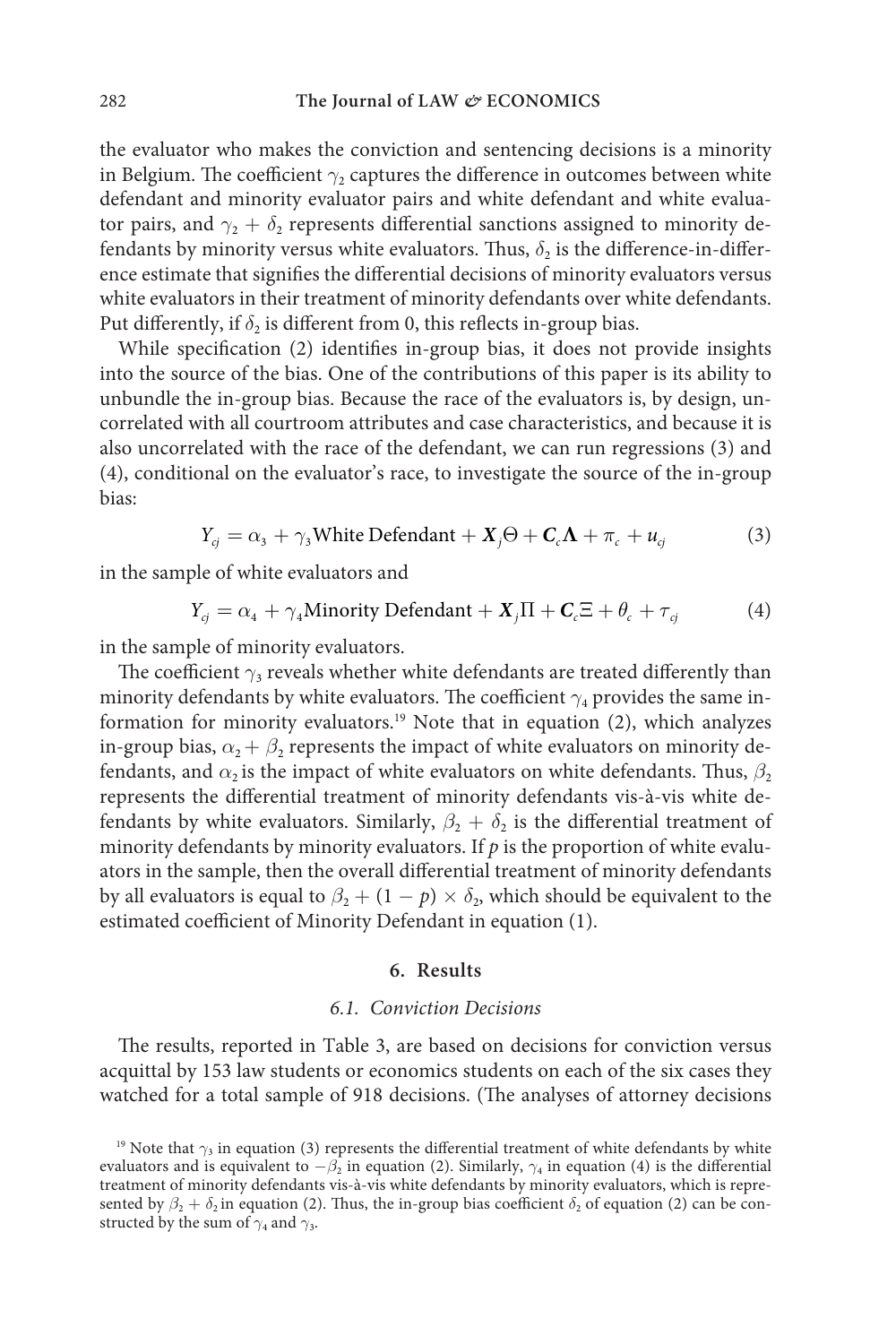|                             |           | Overall Bias |           |           | In-Group Bias |           |
|-----------------------------|-----------|--------------|-----------|-----------|---------------|-----------|
|                             | (1)       | (2)          | (3)       | (4)       | (5)           | (6)       |
| Minority Defendant          | $.111**$  | $.120**$     | $.120**$  | $.103**$  | $.110**$      | $.110**$  |
|                             | (.028)    | (.025)       | (.024)    | (.029)    | (.026)        | (.026)    |
| Minority Evaluator          |           |              |           | $-.025$   | $-.041$       | $-.039$   |
|                             |           |              |           | (.083)    | (.076)        | (.076)    |
| Minority Evaluator $\times$ |           |              |           |           |               |           |
| Minority Defendant          |           |              |           | .070      | .089          | .085      |
|                             |           |              |           | (.102)    | (.087)        | (.084)    |
| Law Student                 | .016      | $-.011$      | $-.012$   | .017      | $-.011$       | $-.012$   |
|                             | (.028)    | (.028)       | (.028)    | (.029)    | (.029)        | (.029)    |
| Male Evaluator              |           | $-.088**$    | $-.095**$ |           | $-.088**$     | $-.095**$ |
|                             |           | (.028)       | (.029)    |           | (.029)        | (.029)    |
| Early Trial                 | $-.127**$ | $-.101**$    |           | $-.127**$ | $-.101**$     |           |
|                             | (.028)    | (.030)       |           | (.028)    | (.030)        |           |
| Sequence 1                  |           |              | $-.073*$  |           |               | $-.073*$  |
|                             |           |              | (.034)    |           |               | (.034)    |
| Sequence 2                  |           |              | $-.037$   |           |               | $-.036$   |
|                             |           |              | (.031)    |           |               | (.031)    |
| <b>Assault Case</b>         | $-.105**$ |              |           | $-.105**$ |               |           |
|                             | (.029)    |              |           | (.029)    |               |           |
| Trial fixed effects         | No        | Yes          | Yes       | No        | Yes           | Yes       |

**Table 3 Overall and In-Group Racial Bias in Conviction Decisions**

**Note.** The variable Early Trial is a dummy that equals one if the trial is one of the first three trials watched by that evaluator. The variables Sequence 1 and Sequence 2 are dichotomous indicators of the order in which the videos are watched. Standard errors, in parentheses, are clustered at the evaluator level.  $N = 918$ .

 $* p < .05.$ \*\*  $p < .01$ .

are reported later in the paper.) Table 3 presents the results of estimating equation (1), which investigates the overall racial bias in conviction decisions, and the results of the investigation of in-group bias based on equation (2). In columns 1 and 4 we control for whether the case was an assault or burglary and whether the decision on the case was made during the first half of the experiment or in the second half (Early Trial). Columns 2 and 5 present the results from a specification that includes trial fixed effects, the sex of the evaluator, and whether the decision was made during the first half of the experiment. Columns 3 and 6 control for the sequence type (the order in which videos are watched) in addition to trial fixed effects and the evaluator's sex.

The results for overall racial bias show that minority defendants are about 12 percentage points more likely to be convicted than white defendants. This indicates that two defendants whose cases are identical in every respect except for their race receive different resolutions. That is, the defendants face the same criminal charge with the same mitigating and aggravating circumstances, and they are charged by the same prosecutor and defended by the same attorney in the same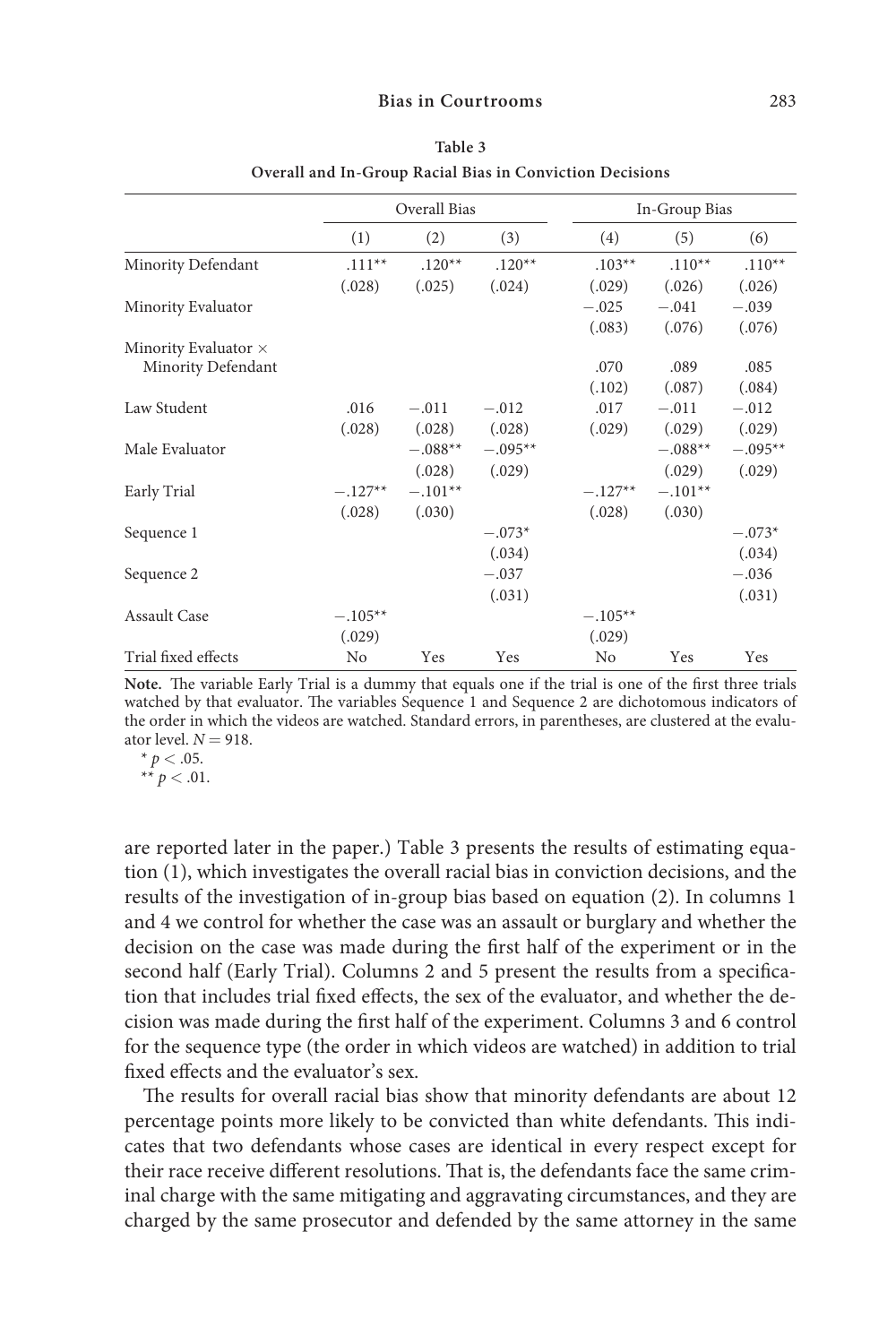|                    | White<br>Evaluator<br>(1) | Minority<br>Evaluator<br>(2) |
|--------------------|---------------------------|------------------------------|
| White Defendant    | $-.110**$                 |                              |
|                    | (.026)                    |                              |
| Minority Defendant |                           | $.204*$                      |
|                    |                           | (.076)                       |
| Law Student        | $-.011$                   | $-.007$                      |
|                    | (.029)                    | (.139)                       |
| Male Evaluator     | $-.087**$                 | $-.092$                      |
|                    | (.029)                    | (.118)                       |
| Early Trial        | $-.121**$                 | .072                         |
|                    | (.031)                    | (.071)                       |
| Ν                  | 816                       | 102                          |

#### **Table 4 Conviction Regressions Conditional on the Evaluator's Race**

**Note.** The variable Early Trial is a dummy that equals one if the trial is one of the first three trials watched by that evaluator. Standard errors, in parentheses, are clustered at the evaluator level. All regressions include trial fixed effects.

 $* p < .05.$  $** p < .01$ .

way (using same spoken language and same body language in the courtroom). Nevertheless, minority defendants are about 16 percent more likely to be convicted than white defendants.

In the estimation results of equation (2), the coefficient of the interaction term Minority Defendant  $\times$  Minority Evaluator represents the impact of in-group bias in conviction decisions. The point estimate is about .085, although it is not statistically significant at conventional levels. This provides suggestive evidence for negative in-group bias: defendants are about 12 percent more likely than the mean rate to be convicted if they face an evaluator who is of their race. Estimating the model by including evaluator fixed effects provides very similar results.

Table 4, which presents the estimation results of equation (3) and (4), sheds light on the source of the statistically insignificant in-group bias reported in Table 3. White evaluators are 11 percentage points (15 percent) less likely to convict white defendants, which indicates positive in-group bias. On the other hand, minority evaluators' conviction decisions indicates negative in-group bias: minority defendants are 20 percentage points (27 percent) more likely to be convicted by minority evaluators. Thus, white evaluators exhibit positive in-group bias, while minority evaluators display negative in-group bias, and the latter effect is stronger in magnitude. This indicates that the statistically insignificant ingroup bias reported in Table 3 is the result of opposing in-group biases between racial groups.

Preferential treatment of in-group members is intuitive and unsurprising, and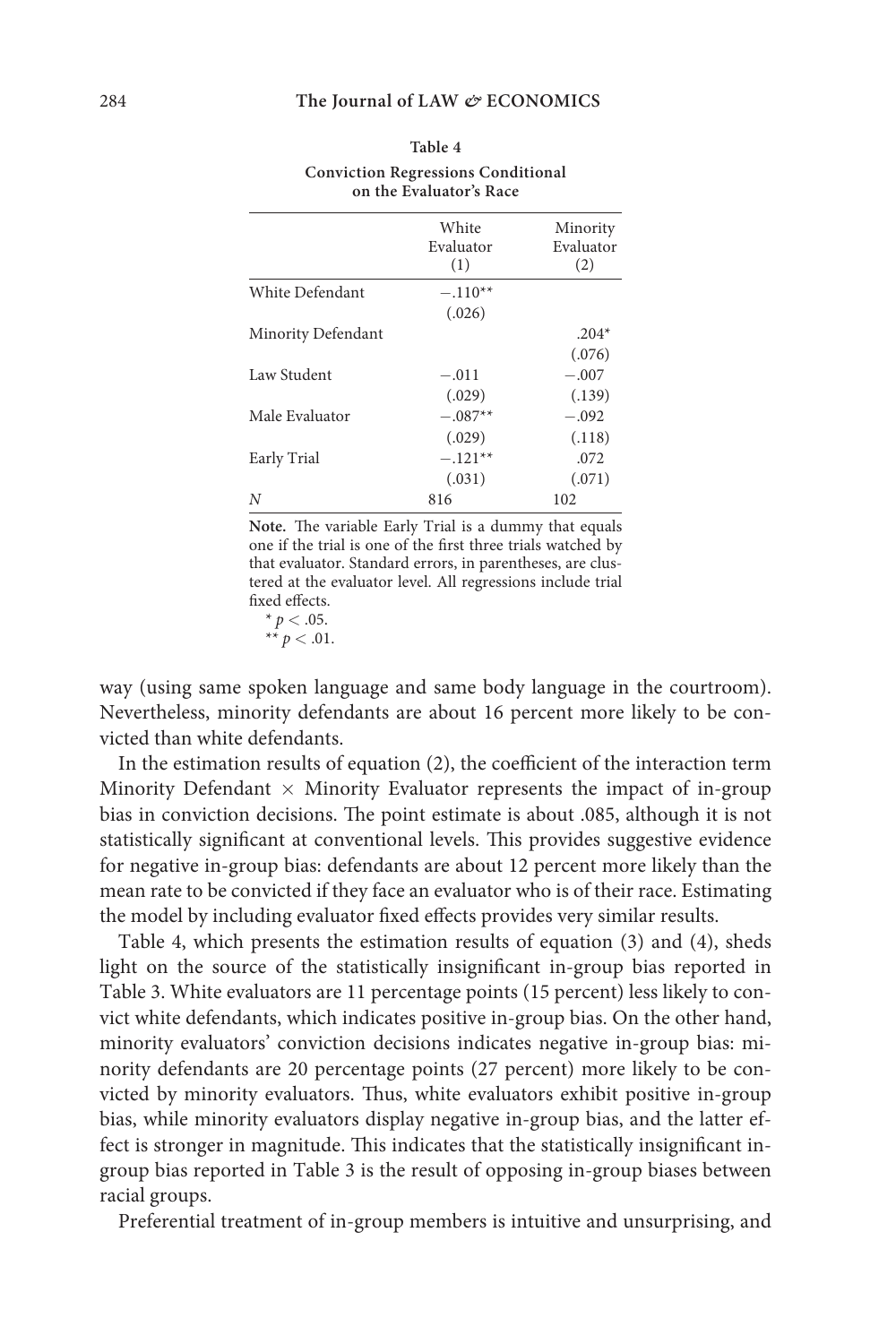there is evidence of such behavior (Chen and Li 2009; Shayo and Zussman 2011). Negative in-group bias, however, is also reported in naturally occurring data. Depew, Eren, and Mocan (2017) find that Louisiana juvenile court judges assign longer sentences to defendants who are of their race. Because judges are elected in Louisiana, they may be trying to avoid creating the impression to the voters of favoring their own race, and thus they may be harsher toward these defendants. This is, of course, not the case in our setting because our evaluators do not have such a concern. Another explanation could be that minority evaluators might consider a defendant of a minority group to be a representative of the group. In that case, the evaluator might be harsher toward the defendant for badly representing the group by merely being put in front of the judge, and this sentiment can translate into convicting the defendant even if the case against him in the court hearing is not very strong. Negative in-group bias that can be attributed to this effect has been detected in lab experiments in which in-group members violate a social norm (Mendoza, Lane, and Amodio 2014; Goette, Huffman, and Meier 2006). Similarly, List and Price (2009) report that minority donors are less likely to contribute to a charity during a door-to-door fundraising drive if the solicitor is also a minority and that the gift is smaller, conditional on the decision to give, which suggests lack of trust.

#### *6.2. Sentencing Decisions: Prison Term and Fine*

Defendants who are found guilty are sentenced to a prison term and/or fine. Because there is overall racial bias in the conviction decision (see Table 3), this bias contaminates the sample of defendants who are sentenced. More specifically, the existence of racial bias in convictions implies that some minority defendants who should not have been convicted are nevertheless found guilty because of their race. If these individuals represent borderline cases in the decision to convict or acquit, they may receive lenient punishment in the sentencing phase. In that case, ordinary least squares estimates of racial bias in sentence length and fine would be biased downward. To account for such selection, we follow Hoffman and Oreopoulos (2009) and Angrist, Bettinger, and Kremer (2006) and trim the sample that contains those who are found guilty. This procedure assumes that evaluators use a higher standard to determine guilt in cases with white defendants, which implies that the marginal convicted minority defendant is less guilty than the marginal convicted white defendant. Therefore, we remove excess minority defendants (with the lowest levels of punishment) to obtain groups of equal size by race at the sentencing phase. For comparison purposes, we also report the results using the full sample of convicted defendants.

As displayed in Table 2, white evaluators made 408 decisions regarding minority defendants and 408 decisions regarding white defendants. The white evaluators convicted minority defendants 78 percent of the time, while they convicted white defendants with 68 percent probability. This results in 319 convicted and sentenced minority defendants but only 276 convicted and sentenced white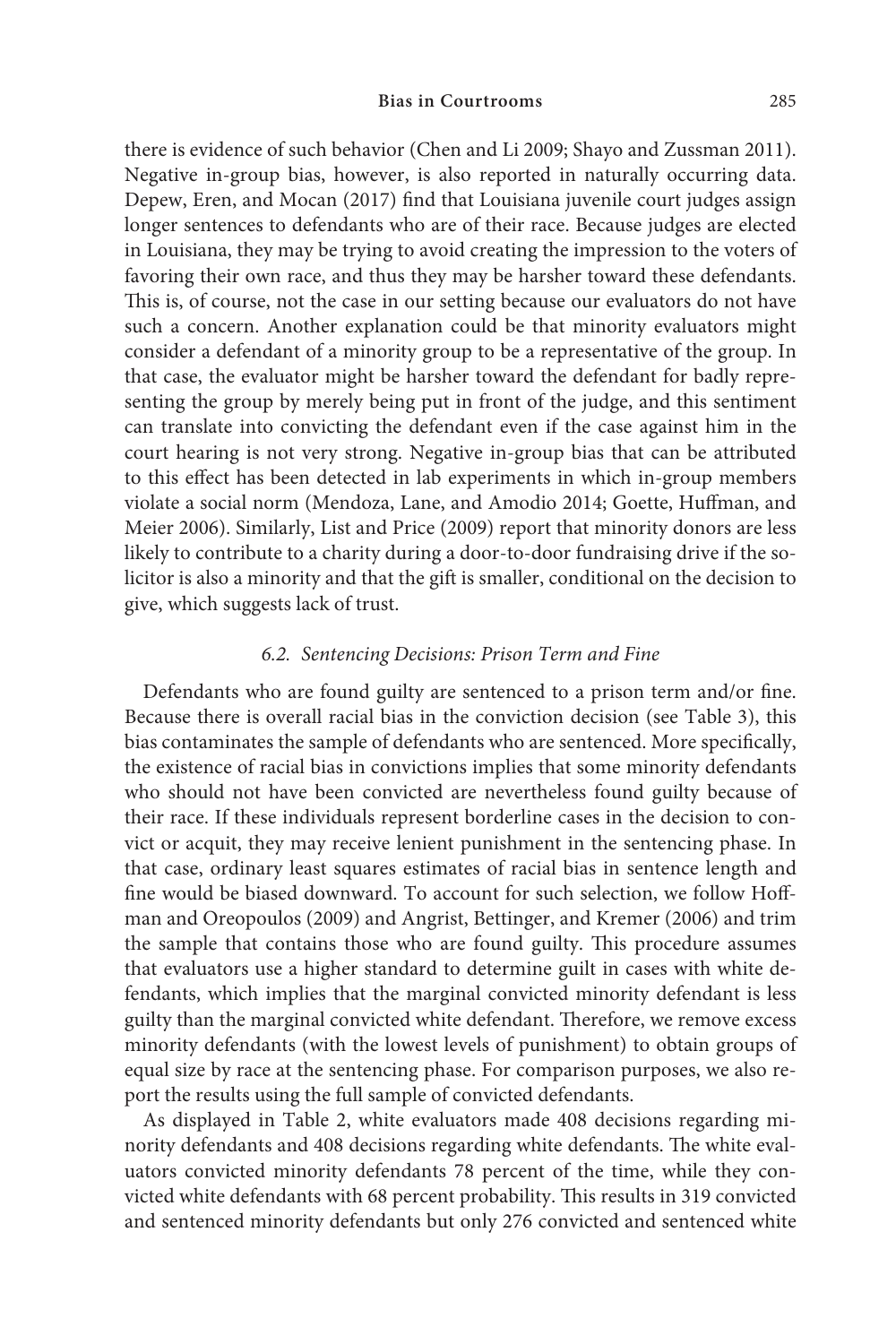defendants. Put differently, the 10-percentage-point difference in the conviction rates between white and minority defendants, which is due to racial bias of white evaluators, generated 43 excess minority defendants to be sentenced by white evaluators (319  $-276 = 43$ ). As shown in the results for conviction rates of minority evaluators in Table 2, minority evaluators too are biased against minority defendants in their conviction decisions (conviction rates of .82 versus .65). This results in nine excess minority defendants  $(42 - 33 = 9)$  sentenced by minority judges. The trimming procedure allows us to identify these marginal defendants and drop them from the sample. We analyze the sentence distribution of all 319 minority defendants who are convicted by white evaluators and drop the 43 who received the lightest sentences: there are 43 defendants for whom both the effective prison sentence and the effective fine are 0. We applied the same procedure to drop the nine minority defendants (to reduce the number of sentenced minority defendants to the number of sentenced white defendants, from 42 to 33) who were convicted and then sentenced by minority evaluators: those who are at the far left tail of the sentence distribution.<sup>20</sup>

Table 5 presents the estimation results of both the overall and the in-group bias, where the outcome is the effective prison sentence, or the difference between the initial sentence handed down by the evaluator and the suspended sentence (see Table 2). Table 5 presents the results based on the trimmed sample and the full sample (the entire group of convicted defendants). As expected, in the results for the overall racial bias the coefficient of Minority Defendant is larger when the regressions use the trimmed sample. The results indicate that minority defendants receive prison terms about .7 months longer when we do not adjust for the racial selection bias in conviction, but minority defendants receive sentences of 1.3 months longer (about 32 percent of the mean) if we account for selection.<sup>21</sup> Models with evaluator fixed effects provide the same inference. Table 5 reveals the existence of positive in-group bias in prison sentencing: the estimated coefficient of the interaction term Minority Defendant  $\times$  Minority Evaluator is negative and significantly different from 0 in every specification. The magnitude of the coefficients indicates that if the defendants are sentenced by an in-group evaluator, they receive prison sentences that are almost 4 months shorter. This is a big impact, as the average sentence length is 4 months.

Table 6 displays the results of the models in which the dependent variable is the logarithm of the fine.<sup>22</sup> The results based on the full sample indicate that minority defendants receive fines that are 53 percent higher than those assigned to

<sup>22</sup> Because some effective fines are 0, we added  $\epsilon$ 1 to effective fines assigned by the evaluators.

<sup>&</sup>lt;sup>20</sup> Six minority defendants convicted by minority evaluators had no effective prison time and no effective fine assigned to them, and they are dropped. Among the remaining convicted minority defendants, we dropped those who had no effective prison time coupled with the lowest effective fines (which were  $€100$  and  $€300$ ).

<sup>&</sup>lt;sup>21</sup> As discussed earlier, the racial bias coefficient in Table 5 (the coefficient of Minority Defendant overall bias) is also recoverable from the two coefficients obtained from the in-group bias regressions in Table 5. For example, using column 6 of Table 5,  $1.684 - (3.766 \times .11)$  is equal to 1.269 (where .11 is the proportion of minority evaluators in the sample). The coefficient of Minority Defendant in column 3 is 1.285.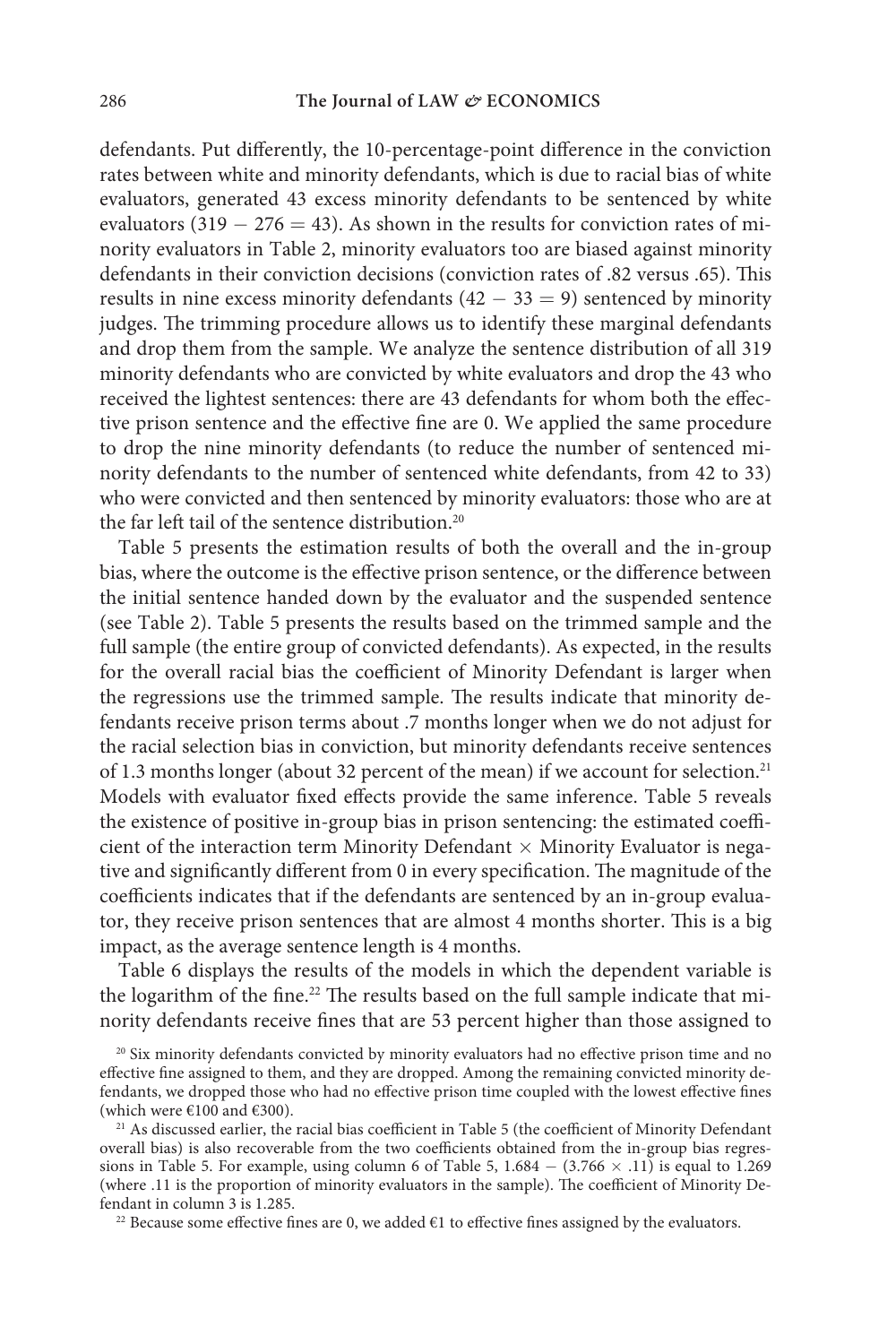|                              |            | Overall Bias |            |            | In-Group Bias |            |
|------------------------------|------------|--------------|------------|------------|---------------|------------|
|                              | (1)        | (2)          | (3)        | (4)        | (5)           | (6)        |
| Trimmed sample $(N = 618)$ : |            |              |            |            |               |            |
| Minority Defendant           | $1.256*$   | $1.300**$    | $1.285*$   | $1.634**$  | $1.689**$     | $1.684**$  |
|                              | (.514)     | (.498)       | (.511)     | (.556)     | (.545)        | (.556)     |
| Minority Evaluator           |            |              |            | 1.914      | $2.103+$      | $2.080+$   |
|                              |            |              |            | (1.266)    | (1.205)       | (1.226)    |
| Minority Evaluator $\times$  |            |              |            |            |               |            |
| Minority Defendant           |            |              |            | $-3.544**$ | $-3.671**$    | $-3.766**$ |
|                              |            |              |            | (1.136)    | (1.211)       | (1.240)    |
| Law Student                  | $-.874$    | $-.387$      | $-.372$    | $-.844$    | $-.336$       | $-.327$    |
|                              | (.654)     | (.666)       | (.670)     | (.663)     | (.672)        | (.678)     |
| Male Evaluator               |            | $1.666*$     | $1.751*$   |            | $1.696*$      | $1.776*$   |
|                              |            | (.716)       | (.754)     |            | (.713)        | (.750)     |
| Early Trial                  | $-1.498**$ | $-1.112+$    |            | $-1.492**$ | $-1.087+$     |            |
|                              | (.457)     | (.563)       |            | (.457)     | (.564)        |            |
| Sequence 1                   |            |              | .232       |            |               | .227       |
|                              |            |              | (.966)     |            |               | (.966)     |
| Sequence 2                   |            |              | $-.298$    |            |               | $-.314$    |
|                              |            |              | (.647)     |            |               | (.648)     |
| <b>Assault Case</b>          | $-3.188**$ |              |            | $-3.199**$ |               |            |
|                              | (.428)     |              |            | (.424)     |               |            |
| Trial fixed effects          | No         | <b>Yes</b>   | <b>Yes</b> | No         | <b>Yes</b>    | Yes        |
| Full sample $(N = 670)$ :    |            |              |            |            |               |            |
| Minority Defendant           | .605       | .708         | .692       | $1.011*$   | $1.117*$      | $1.114*$   |
|                              | (.470)     | (.451)       | (.454)     | (.508)     | (.493)        | (.495)     |
| Minority Evaluator           |            |              |            | 1.911      | $2.085+$      | $2.077+$   |
|                              |            |              |            | (1.265)    | (1.202)       | (1.219)    |
| Minority Evaluator $\times$  |            |              |            |            |               |            |
| Minority Defendant           |            |              |            | $-3.638**$ | $-3.720**$    | $-3.832**$ |
|                              |            |              |            | (1.155)    | (1.202)       | (1.237)    |
| Law Student                  | $-.848$    | $-.345$      | $-.312$    | $-.846$    | $-.323$       | $-.297$    |
|                              | (.617)     | (.630)       | (.634)     | (.627)     | (.636)        | (.642)     |
| Male Evaluator               |            | $1.607*$     | $1.655*$   |            | $1.629*$      | $1.674*$   |
|                              |            | (.680)       | (.712)     |            | (.676)        | (.707)     |
| Early Trial                  | $-1.402**$ | $-1.089*$    |            | $-1.385**$ | $-1.049*$     |            |
|                              | (.427)     | (.521)       |            | (.427)     | (.523)        |            |
| Sequence 1                   |            |              | $-.021$    |            |               | $-.008$    |
|                              |            |              | (.886)     |            |               | (.890)     |
| Sequence 2                   |            |              | $-.278$    |            |               | $-.292$    |
|                              |            |              | (.627)     |            |               | (.625)     |
| <b>Assault Case</b>          | $-3.193**$ |              |            | $-3.204**$ |               |            |
|                              | (.411)     |              |            | (.408)     |               |            |
| Trial fixed effects          | No         | Yes          | Yes        | No         | Yes           | Yes        |

**Table 5 Overall and In-Group Racial Bias in Prison Sentencing**

**Note.** The variable Early Trial is a dummy that equals one if the trial is one of the first three trials watched by the evaluator. The variables Sequence 1 and Sequence 2 are dichotomous indicators of the order in which the videos are watched. The variable Effective Prison Sentence is equal to the initial prison sentence minus the suspended sentence. Standard errors, in parentheses, are clustered at the evaluator level.

**<sup>+</sup>** *p* < .10.  $*$   $p < .05$ .  $** p < .01$ .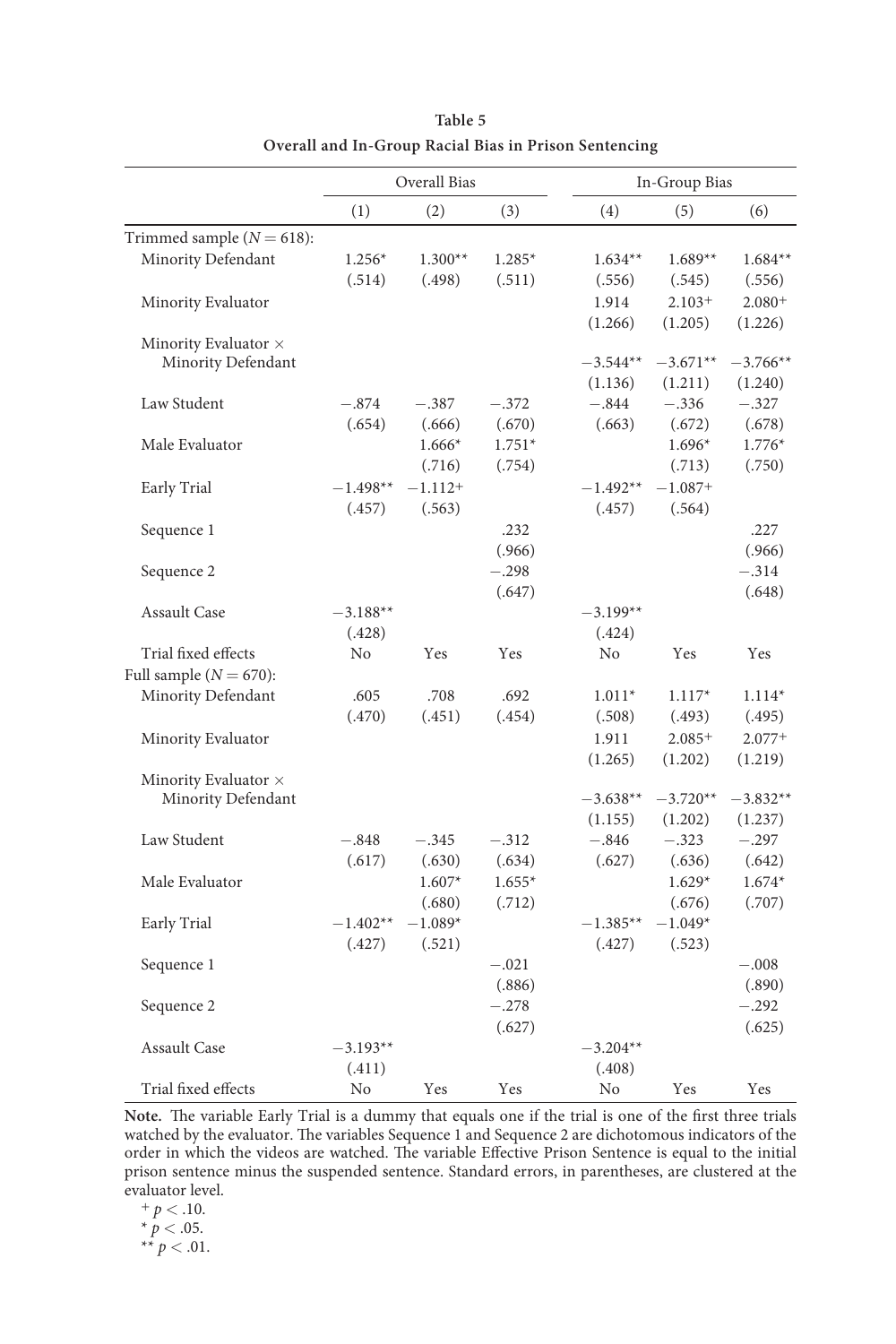|                              |           | Overall Bias |           |                | In-Group Bias |           |
|------------------------------|-----------|--------------|-----------|----------------|---------------|-----------|
|                              | (1)       | (2)          | (3)       | (4)            | (5)           | (6)       |
| Trimmed sample $(N = 618)$ : |           |              |           |                |               |           |
| Minority Defendant           | $1.082**$ | $1.061**$    | $1.071**$ | $1.151**$      | $1.131**$     | $1.135**$ |
|                              | (.198)    | (.194)       | (.196)    | (.211)         | (.206)        | (.209)    |
| Minority Evaluator           |           |              |           | $1.138+$       | $1.213*$      | $1.216*$  |
|                              |           |              |           | (.599)         | (.577)        | (.568)    |
| Minority Evaluator $\times$  |           |              |           |                |               |           |
| Minority Defendant           |           |              |           | $-.655$        | $-.664$       | $-.616$   |
|                              |           |              |           | (.571)         | (.585)        | (.576)    |
| Law Student                  | $-.746**$ | $-.689*$     | $-.695*$  | $-.674*$       | $-.599*$      | $-.604*$  |
|                              | (.270)    | (.281)       | (.280)    | (.275)         | (.288)        | (.286)    |
| Male Evaluator               |           | .084         | .053      |                | .117          | .084      |
|                              |           | (.284)       | (.279)    |                | (.281)        | (.277)    |
| Early Trial                  | $.975**$  | $.627*$      |           | $.962**$       | $.619*$       |           |
|                              | (.239)    | (.249)       |           | (.240)         | (.252)        |           |
| Sequence 1                   |           |              | .017      |                |               | $-.010$   |
|                              |           |              | (.334)    |                |               | (.319)    |
| Sequence 2                   |           |              | .078      |                |               | .081      |
|                              |           |              | (.309)    |                |               | (.309)    |
| <b>Assault Case</b>          | $-.098$   |              |           | $-.116$        |               |           |
|                              | (.231)    |              |           | (.232)         |               |           |
| Trial fixed effects          | No        | Yes          | Yes       | N <sub>0</sub> | Yes           | Yes       |
| Full sample $(N = 670)$ :    |           |              |           |                |               |           |
| Minority Defendant           | $.461*$   | $.436*$      | $.443*$   | $.550*$        | $.523*$       | $.522*$   |
|                              | (.200)    | (.198)       | (.199)    | (.212)         | (.210)        | (.211)    |
| Minority Evaluator           |           |              |           | $1.152+$       | $1.220*$      | $1.237*$  |
|                              |           |              |           | (.600)         | (.576)        | (.576)    |
| Minority Evaluator $\times$  |           |              |           |                |               |           |
| Minority Defendant           |           |              |           | $-.872$        | $-.854$       | $-.781$   |
|                              |           |              |           | (.606)         | (.617)        | (.605)    |
| Law Student                  | $-.725*$  | $-.681*$     | $-.699*$  | $-.661*$       | $-.599+$      | $-.612+$  |
|                              | (.292)    | (.304)       | (.303)    | (.299)         | (.313)        | (.311)    |
| Male Evaluator               |           | .112         | .057      |                | .142          | .086      |
|                              |           | (.305)       | (.301)    |                | (.304)        | (.300)    |
| Early Trial                  | $.945**$  | $.653**$     |           | $.934**$       | $.645**$      |           |
|                              | (.234)    | (.242)       |           | (.235)         | (.244)        |           |
| Sequence 1                   |           |              | $-.230$   |                |               | $-.256$   |
|                              |           |              | (.353)    |                |               | (.343)    |
| Sequence 2                   |           |              |           |                |               |           |
|                              |           |              |           |                |               |           |
|                              |           |              | .035      |                |               | .038      |
| <b>Assault Case</b>          | $-.255$   |              | (.343)    | $-.270$        |               | (.342)    |
|                              | (.222)    |              |           | (.223)         |               |           |

**Table 6 Overall and In-Group Racial Bias in Fines** 

**Note.** The variable Early Trial is a dummy that equals one if the trial is one of the first three trials watched by that evaluator. The variables Sequence 1 and Sequence 2 are dichotomous indicators of the order in which the videos are watched. The variable Effective Prison Sentence is equal to initial prison sentence minus the suspended sentence. Standard errors, in parentheses, are clustered at the evaluator level.

**<sup>+</sup>** *p* < .10.

 $*$   $p < .05$ .  $** p < .01$ .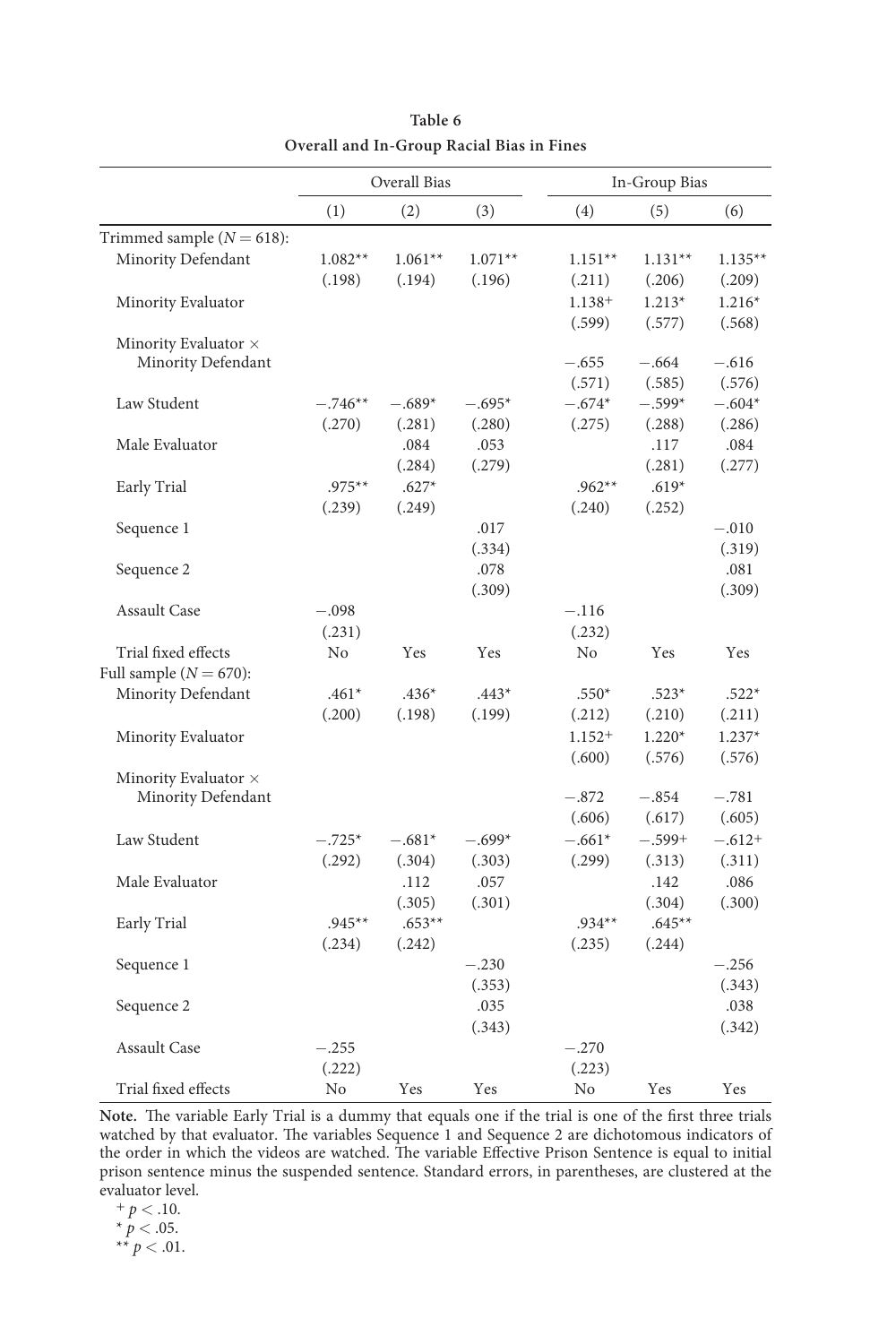white defendants. The results based on the trimmed sample reveal that correcting sample selection (stemming from the bias in the conviction decision) more than doubles the estimated coefficient of the Minority Defendant dummy. Results for in-group bias in Table 6 show that the coefficient of the interaction term (Minority Defendant  $\times$  Minority Evaluator) is negative in all specifications and that the point estimate is around −.6, which indicates that defendants who are of the same race as the evaluator receive fines that are 54 percent lower, although the effect is not statistically significant.<sup>23,24</sup>

Table 7 presents results that unbundle the in-group bias effect in prison sentences and fines. In the trimmed sample, convicted white defendants receive prison sentences that are about 1.7 months shorter than their minority counterparts if they are judged by a white evaluator. Minority defendants receive sentences that are 1.7 months shorter if the evaluator is also a minority (the effect is significant at the 11 percent level). The results based on the full sample reveal the same inference. Thus, evaluators of both races treat in-group defendants equally favorably in the assignment of prison sentencing. Put differently, convicted defendants receive shorter sentences if they are matched with an in-group evaluator, and this bias is driven equally by white and minority evaluators.

Table 7 also shows that, in the trimmed sample, white evaluators fine white defendants more leniently than minority defendants. White evaluators assign fines to convicted white defendants that are 68 percent lower than those they assign to minority defendants (the coefficient of Minority Defendant is −1.128). On the other hand, the impact of the defendant's race on fine is not significantly different for minority evaluators in the trimmed sample. Results for the full sample display a similar picture. Thus, results for in-group bias in Table 6 and for fines in Table 7 reveal positive in-group bias in the assignment of fines. Convicted defendants face lower fines when the person who fines them is of the same race, and this effect is stronger for white evaluators. Models with evaluator fixed effects provide the same results.

In summary, the results reveal positive in-group bias in conviction and sentencing for white evaluators: they are biased in favor of white defendants (or against minority defendants) at all stages of the decision-making. The decisions of minority evaluators are nuanced. They exhibit negative in-group bias in conviction, which indicates that they are harsher toward defendants of their in-group when deciding guilt or innocence. On the other hand, they treat in-group defendants more leniently when assigning prison sentences and fines, although the latter effect is not statistically significant. This is the first paper that identifies such opposing effects in the same decision sequence. Because the majority of the evaluators in the sample are white, the in-group biases translate into overall racial

<sup>23</sup> The impact is calculated as  $exp{\{\beta - .5Var(\beta)\}} - 1$ , where  $\beta$  is the estimated coefficient and Var( $\beta$ ) is its variance (Kennedy 1981).

<sup>&</sup>lt;sup>24</sup> We also used an alternative method of correcting sample selection. We assigned no punishment (0 months of prison term and 0 fines) to all defendants who were found not guilty. We then used all defendants, regardless of whether they were convicted, in the sentencing regressions. The estimated impacts were somewhat smaller but statistically significant.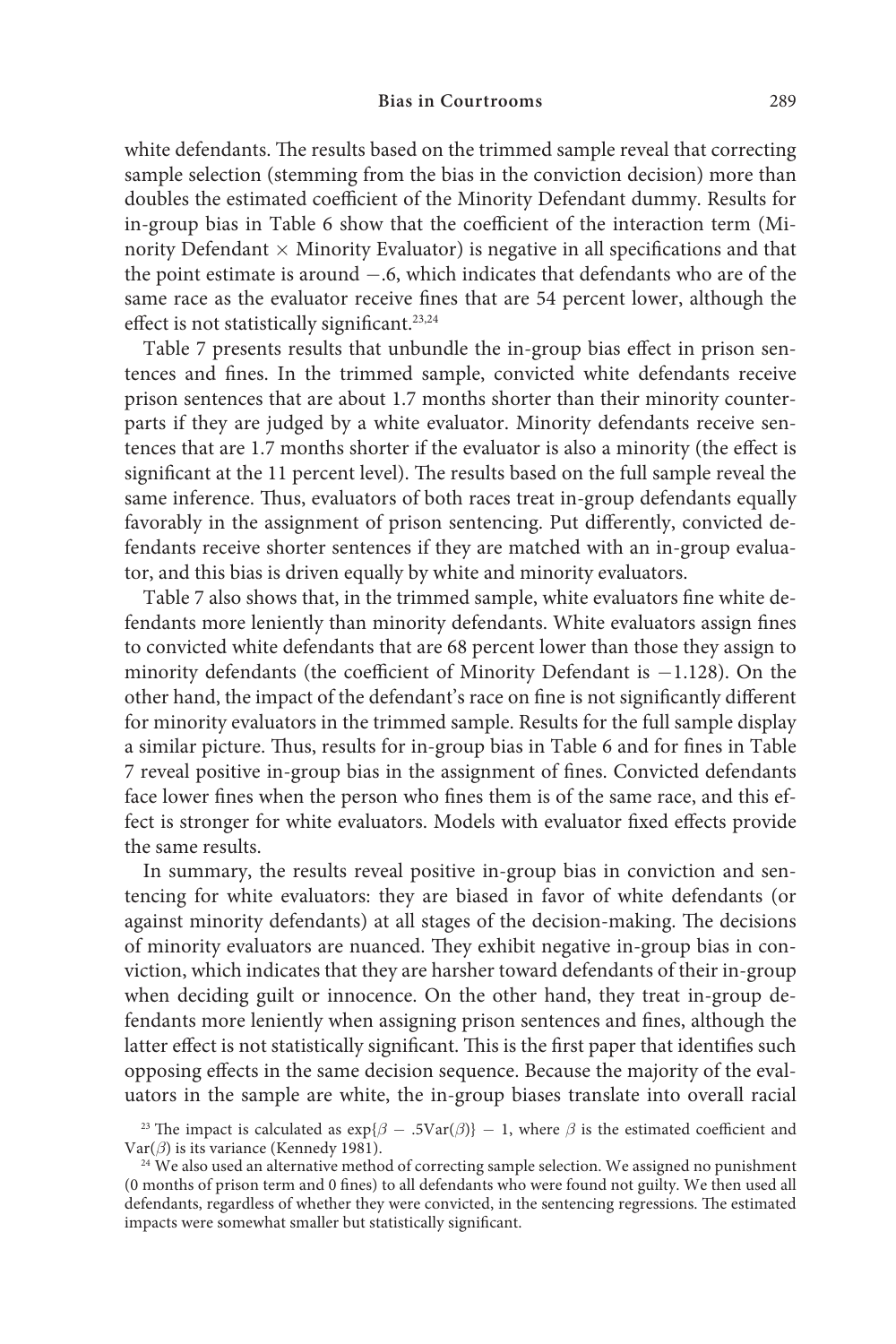| Full Sample<br>Evaluator<br>$-.521*$<br>$.623*$<br>$-673*$<br>(.326)<br>White<br>(.210)<br>(.268)<br>(.320)<br>.104<br>Evaluator<br>Minority<br>(.810)<br>(679)<br>1.408)<br>1.019<br>.468<br>(.531)<br>790<br>.154<br>Trimmed Sample<br>Evaluator<br>$-1.128**$<br>$-645*$<br>$.570*$<br>(.206)<br>(.302)<br>White<br>(.294)<br>(.270)<br>.055<br>Evaluator<br>Viinority<br>$-2.395+$<br>$-2.317*$<br>$2.977 +$<br>(1.197)<br>(1.667)<br>(.939)<br>(1.057)<br>$-1.415$<br>Full Sample<br>Evaluator<br>$1.006 +$<br>$-1.118*$<br>$1.482*$<br>(740)<br>(494)<br>(.587)<br>(.672)<br>White<br>$-112$<br>Minority<br>Evaluator<br>$3.072 +$<br>$-3.029*$<br>(1.276)<br>(1.752)<br>(1.034)<br>(1.101)<br>$-1.056$<br>$-1.729$<br>Trimmed Sample<br>Evaluator<br>$-1.689**$<br>1.068+<br>$1.535*$<br>(.546)<br>(774)<br>(.706)<br>(.621)<br>White<br>$-.084$<br>Minority Defendant<br>White Defendant<br>Male Evaluator<br>Law Student<br>Early Trial |   |     | Prison Sentence |     |    |     |    | Fine |                       |
|--------------------------------------------------------------------------------------------------------------------------------------------------------------------------------------------------------------------------------------------------------------------------------------------------------------------------------------------------------------------------------------------------------------------------------------------------------------------------------------------------------------------------------------------------------------------------------------------------------------------------------------------------------------------------------------------------------------------------------------------------------------------------------------------------------------------------------------------------------------------------------------------------------------------------------------------------|---|-----|-----------------|-----|----|-----|----|------|-----------------------|
|                                                                                                                                                                                                                                                                                                                                                                                                                                                                                                                                                                                                                                                                                                                                                                                                                                                                                                                                                  |   |     |                 |     |    |     |    |      |                       |
|                                                                                                                                                                                                                                                                                                                                                                                                                                                                                                                                                                                                                                                                                                                                                                                                                                                                                                                                                  |   |     |                 |     |    |     |    |      | Evaluator<br>Minority |
|                                                                                                                                                                                                                                                                                                                                                                                                                                                                                                                                                                                                                                                                                                                                                                                                                                                                                                                                                  |   |     |                 |     |    |     |    |      |                       |
|                                                                                                                                                                                                                                                                                                                                                                                                                                                                                                                                                                                                                                                                                                                                                                                                                                                                                                                                                  |   |     |                 |     |    |     |    |      | $-.302$               |
|                                                                                                                                                                                                                                                                                                                                                                                                                                                                                                                                                                                                                                                                                                                                                                                                                                                                                                                                                  |   |     |                 |     |    |     |    |      | (.513)                |
|                                                                                                                                                                                                                                                                                                                                                                                                                                                                                                                                                                                                                                                                                                                                                                                                                                                                                                                                                  |   |     |                 |     |    |     |    |      | .479                  |
|                                                                                                                                                                                                                                                                                                                                                                                                                                                                                                                                                                                                                                                                                                                                                                                                                                                                                                                                                  |   |     |                 |     |    |     |    |      | (1.451)               |
|                                                                                                                                                                                                                                                                                                                                                                                                                                                                                                                                                                                                                                                                                                                                                                                                                                                                                                                                                  |   |     |                 |     |    |     |    |      | .724                  |
|                                                                                                                                                                                                                                                                                                                                                                                                                                                                                                                                                                                                                                                                                                                                                                                                                                                                                                                                                  |   |     |                 |     |    |     |    |      | (.854)                |
|                                                                                                                                                                                                                                                                                                                                                                                                                                                                                                                                                                                                                                                                                                                                                                                                                                                                                                                                                  |   |     |                 |     |    |     |    |      | $1.011 +$             |
|                                                                                                                                                                                                                                                                                                                                                                                                                                                                                                                                                                                                                                                                                                                                                                                                                                                                                                                                                  |   |     |                 |     |    |     |    |      | (.544)                |
|                                                                                                                                                                                                                                                                                                                                                                                                                                                                                                                                                                                                                                                                                                                                                                                                                                                                                                                                                  | z | 552 | 66              | 595 | 75 | 552 | 66 | 595  | 51                    |

Prison and Fine Regressions Conditional on the Evaluator's Race **Prison and Fine Regressions Conditional on the Evaluator's Race Table 7**

parentheses, are clustered at the evaluator level. All regressions include trial fixed effects.

 $+p < 10.$ <br>
\*  $p < 0.5$ .<br>
\*\*  $p < 0.1$ .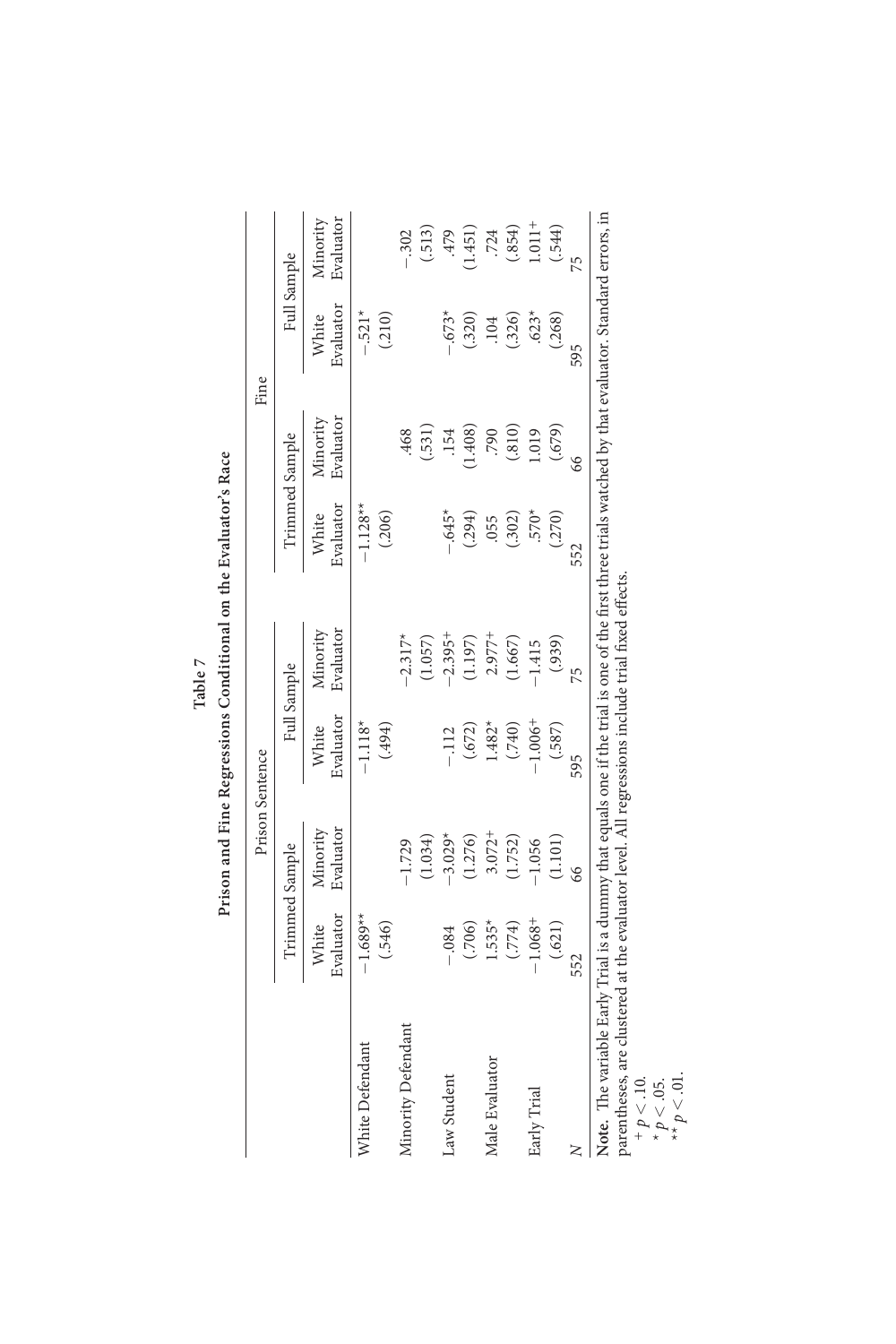biases in conviction, prison time, and fines against minorities.<sup>25</sup> A number of extensions and robustness analyses do not alter the conclusions. For example, the results are similar between the first three and last three trials. The results are also similar between fast decisions and slow decisions and between decisions that are and are not altered by evaluators at the end of the experiment. These and other sensitivity analyses are summarized in Section OA9 of the Online Appendix.

## *6.3. Is It Race or Something Else?*

Could these findings be an artifact of some other attribute of the defendants? For example, could it be the case that the body language of the defendants is influenced by their race and that it is the body language, rather than the race of the defendants, that triggers the response of the evaluators? There are a number of answers to this question. First, in our six trials and two versions of each trial (generating 12 versions with six white and six minority defendants), body language is very similar between white and minority defendants (see the Online Videos). This is because after filming a trial with a white defendant, the video was shown to the minority defendant who would replace him so that he could mimic the body language of the white defendant.

The body language of the defendants did not project any disrespect toward the judge or the prosecutor.<sup>26</sup> The only possible difference is the white defendant in trial 1, who occasionally crossed his legs, while other defendants did not. If crossing one's legs while sitting in front of a judge is considered to be disrespectful behavior that should be punished, this would imply that this white defendant received harsher punishment than what was appropriate, and it indicates that our results are potentially an underestimate of the racial bias we detect against minorities.

One can argue that minorities might be more timid and nervous during a trial for cultural reasons, while white defendants might be more self-confident. Self-confidence could signal innocence or trustworthiness, while being timid and nervous could suggest guilt, and this could be why the evaluators were biased against minorities. But minority defendants were told to mimic the body language of the white defendants. Second, recall that minority defendants are more likely to be convicted by both white and minority evaluators. Given that minority evaluators are less likely to fall into the trap of cultural misunderstanding of the body language of their in-group, our findings cannot be attributed to possible differences in body language.

<sup>&</sup>lt;sup>25</sup> Recall that, as described at the end of Section 5, the racial bias coefficient  $\beta_1$  (the coefficient of Minority Defendant) in equation (1) is equal to  $\beta_2 + (1 - p)\delta_2$ , where  $\beta_2$  and  $\delta_2$  are the relevant coefficients from the in-group bias regression (2) and *p* is the proportion of white evaluators.

<sup>&</sup>lt;sup>26</sup> The spoken language did not differ between the defendants. They did not speak during the trial with the exception of their statements regarding their understanding of the charges, their statement about a not-guilty plea, and their statement about not adding anything to their attorney's defense.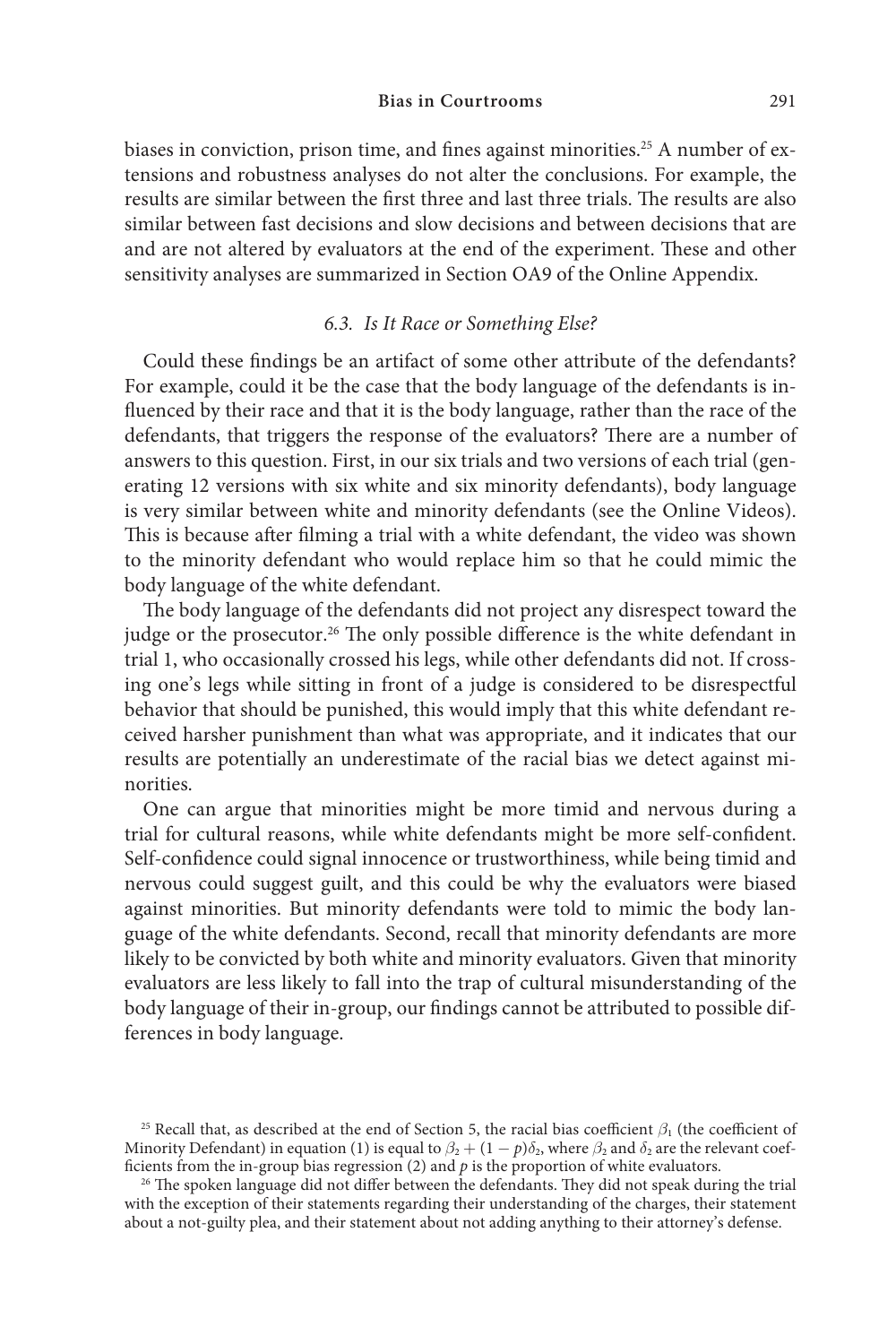|                                                | Terrorism<br>Important |            | <b>Terrorism Not</b><br>Important |           |
|------------------------------------------------|------------------------|------------|-----------------------------------|-----------|
|                                                | (1)                    | (2)        | (3)                               | (4)       |
| Conviction decisions:                          |                        |            |                                   |           |
| Minority Defendant                             | $.111**$               | $.100**$   | $.133**$                          | $.127**$  |
|                                                | (.031)                 | (.032)     | (.038)                            | (.040)    |
| Minority Evaluator                             |                        | $-.038$    |                                   | $-.032$   |
|                                                |                        | (.140)     |                                   | (.084)    |
| Minority Evaluator $\times$ Minority Defendant |                        | .123       |                                   | .045      |
|                                                |                        | (.118)     |                                   | (.124)    |
| $\overline{N}$                                 | 438                    | 438        | 480                               | 480       |
| Prison sentencing:                             |                        |            |                                   |           |
| Minority Defendant                             | $1.004*$               | $1.368**$  | $1.579+$                          | $1.942*$  |
|                                                | (.491)                 | (.491)     | (.824)                            | (.898)    |
| Minority Evaluator                             |                        | 2.330      |                                   | 1.463     |
|                                                |                        | (2.150)    |                                   | (1.451)   |
| Minority Evaluator $\times$ Minority Defendant |                        | $-3.874*$  |                                   | $-2.926*$ |
|                                                |                        | (1.917)    |                                   | (1.369)   |
| N                                              | 310                    | 310        | 308                               | 308       |
| Fines:                                         |                        |            |                                   |           |
| Minority Defendant                             | $1.003**$              | $1.223**$  | $1.094**$                         | $.992**$  |
|                                                | (.275)                 | (.286)     | (.287)                            | (.318)    |
| Minority Evaluator                             |                        | $2.564**$  |                                   | .139      |
|                                                |                        | (.482)     |                                   | (.789)    |
| Minority Evaluator $\times$ Minority Defendant |                        | $-2.335**$ |                                   | .790      |
|                                                |                        | (.579)     |                                   | (.752)    |
| N                                              | 310                    | 310        | 308                               | 308       |

| Table 8                                         |  |
|-------------------------------------------------|--|
| Bias by the Evaluator's Concern about Terrorism |  |

**Note.** Columns 1 and 3 focus on overall bias, are based on equation (1), and include trial fixed effects, the sex of the evaluator, and whether the decision was made during the first half of the experiment. Columns 2 and 4 focus on in-group bias and are based on equation (2). Standard errors, in parentheses, are clustered at the evaluator level.

 $* p < .05$ .  $** p < .01.$ 

#### *6.4. What Is the Driver of the Bias?*

It can be conjectured that white evaluators hold minorities responsible (explicitly or implicitly) for undesirable social phenomena. For example, as shown in Table 1, 48 percent of the evaluators are very concerned about terrorism in Belgium. If evaluators who think that terrorism is a very important problem also believe that minorities are more likely to be associated with terrorism, then these beliefs may translate into evaluators' propensity to treat minority defendants relatively harshly. To shed some light on this mechanism, we use the question that was posed to evaluators about terrorism.27 We ran the models by dividing the

<sup>27</sup> Recall that evaluators answered this question via an online survey 9–15 days after the experiment and that the terrorism question was part of a set of questions including personal characteristics of the respondent and perceptions of institutions, jobs, income, and human values.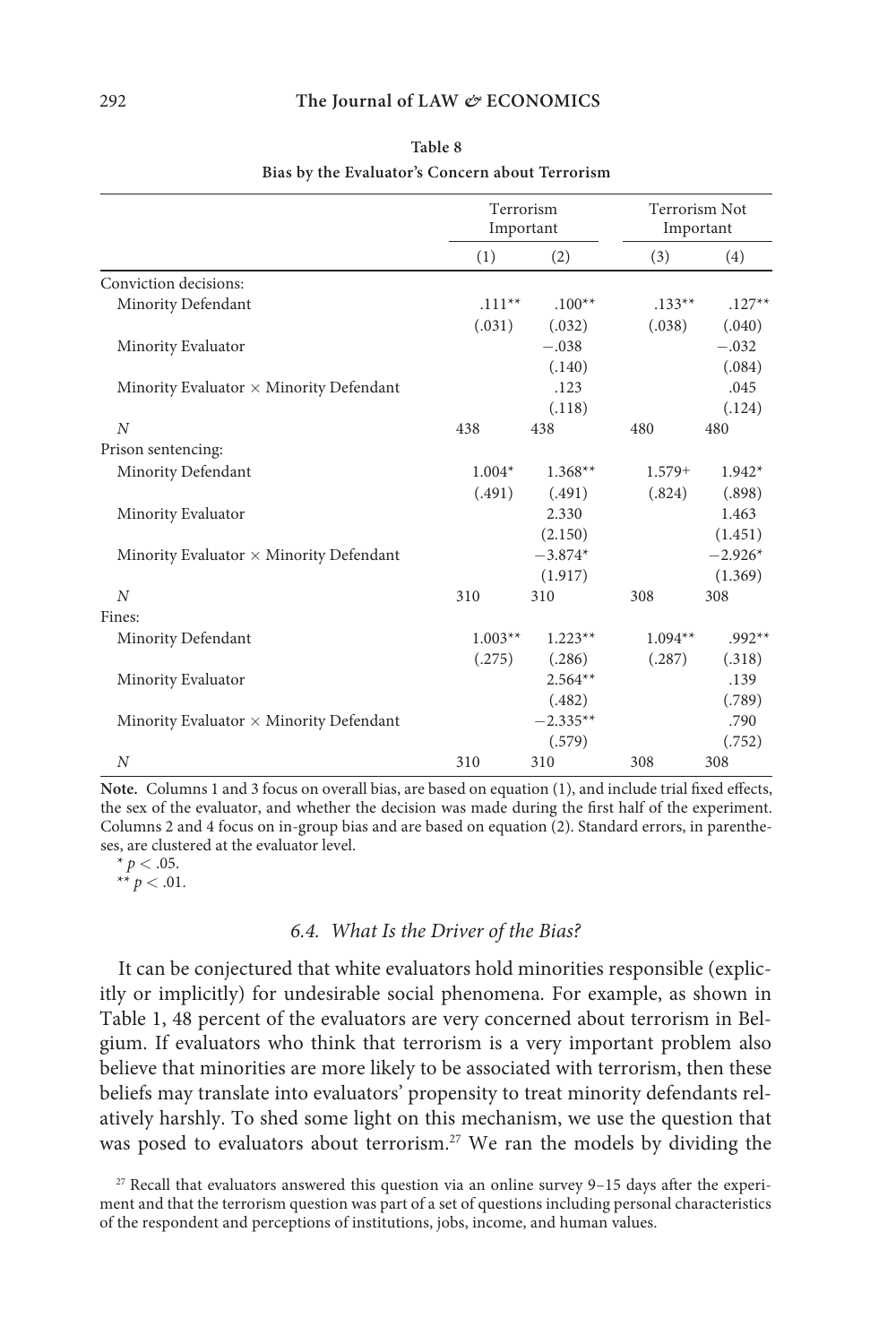sample into two groups of evaluators: those who think that terrorism is a very important problem in Belgium and those who are less concerned. Table 8 summarizes the results. Column 1 shows that minorities are 11 percentage points more likely to be convicted than whites if the evaluators think that terrorism is a very important problem. But column 3 mirrors this result and shows that the minority impact is 13.3 percentage points among evaluators who are not as concerned about terrorism.28 Thus, there is no compelling evidence that evaluators' concerns about terrorism are the driver of the differential conviction rates between white and minority defendants. The estimated coefficients are also similar for the ingroup bias effects on conviction decisions in Table 8 and show the same patterns of behavior in the two groups of evaluators. Consequently, the results for decisions to convict in Table 8 are similar to those obtained for the full sample in Table 3.

Table 8 also summarizes the results pertaining to sentence length and fines. Once again, the results are similar between evaluators who are very concerned about terrorism and those who are less concerned. Thus, the results displayed in Table 8 indicate that the racial bias against minority defendants is unlikely to be driven by evaluators' concerns about terrorism.<sup>29</sup> Of course, as described above, the terrorist attacks in Brussels and Paris may have been ingrained in the psyche of the evaluators regardless of how they revealed their concerns about terrorism in our survey. As a result, dividing the sample between those who are more or less concerned about terrorism may not lead to a significant difference between the two groups. On the other hand, it should be recognized that the trials in the experiment are not related to acts of terrorism, and therefore judgments about the merits of these cases should, in principle, not be impacted by anxieties about terrorism.

Another concern is that some defendants who happen to be white might look more trustworthy than other defendants to the evaluators. If people who look more trustworthy are generally treated more favorably, then the racial bias reported here may be attributable to differences in perceived trustworthiness between white and minority defendants. We did not ask the evaluators about their assessment of the defendants' trustworthiness because such an inquiry could have made the evaluators suspicious about the intent of the experiment. Instead, we showed the pictures of the defendants to a different group of 49 students, who were juniors at Hasselt University. These students were asked to rate each defendant on the basis of a photo (see Figure OA2 of the Online Appendix) on a scale from 1 to 7 (1 = very likely to 7 = very unlikely) regarding his perceived trustworthiness and criminal proclivity. The questions were "How likely is it that this person is involved in a small crime such a shoplifting?" and "How likely is it that

<sup>&</sup>lt;sup>28</sup> The average conviction rate in the former group is .78, while it is .69 in the latter, which indicates that the probability of being convicted for minorities is 19 percent higher than that for white defendants in the latter group of evaluators, while being a minority increases the probability of conviction by 14 percent in the former group.

<sup>&</sup>lt;sup>29</sup> Using different cutoffs to classify evaluators into groups that are more or less concerned about terrorism does not alter the results.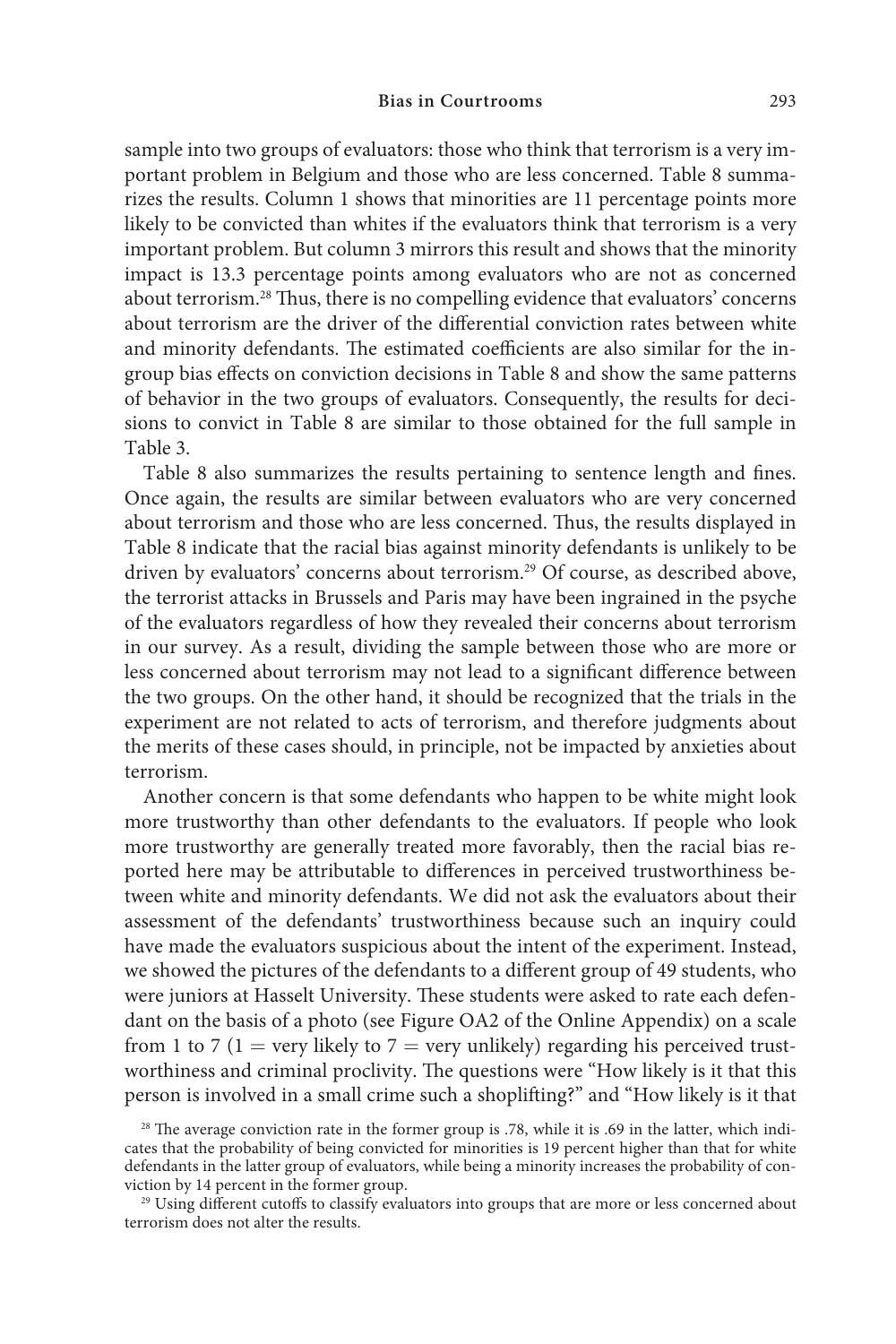|                                    | Minority<br>Defendant | White<br>Defendant |
|------------------------------------|-----------------------|--------------------|
| <b>Conviction Rate</b>             | $.69*$                | $.55*$             |
|                                    | (.47)                 | (.50)              |
| N                                  | 108                   | 108                |
| Initial Prison Sentence (months)   | 11.2                  | 11.1               |
|                                    | (6.5)                 | (7.5)              |
| N                                  | 74                    | 59                 |
| Suspended Prison Sentence (months) | 6.2                   | 6.5                |
|                                    | (4.2)                 | (4.1)              |
| N                                  | 74                    | 59                 |
| Effective Prison Sentence (months) | 5.0                   | 4.5                |
|                                    | (6.5)                 | (7.5)              |
| N                                  | 74                    | 59                 |
| Initial Fine $(\epsilon)$          | 711                   | 701                |
|                                    | (840)                 | (779)              |
| N                                  | 74                    | 59                 |
| Suspended Fine $(\epsilon)$        | 286                   | 284                |
|                                    | (460)                 | (364)              |
| N                                  | 74                    | 59                 |
| Effective Fine $(\epsilon)$        | 425                   | 417                |
|                                    | (554)                 | (577)              |
| N                                  | 74                    | 59                 |

**Table 9 Descriptive Statistics of Attorney Sample**

**Note.** Values are means, with standard deviations in parentheses.  $* p < .05.$ 

this person would return a wallet to its owner after finding it on the street?"<sup>30</sup> Accounting for these perceived honesty scores of the defendants did not impact the results in a systematic way, which indicates that the racial bias we report is unlikely to be driven by perceptions of the defendants' honesty or dishonesty.

## **7. The Analysis of Attorneys' Decisions**

Table 9 displays the summary statistics related to the conviction and sentencing decisions made by 36 attorneys who participated in the experiment. They convict at a lower rate than students do, but, consistent with the behavior of students, attorneys too convict minority defendants at a higher rate (69 percent versus 55 percent). The average effective prison sentence is similar between attorneys and students, and average fine assigned by attorneys is only slightly lower  $(6420 \text{ versus } 6468)^{31}$ 

<sup>&</sup>lt;sup>30</sup> White defendants, as a group, are perceived as more trustworthy. The average value for the three white defendants for the question about returning the wallet to its owner (being unlikely to shoplift) is 4.49 (4.47), while the average value for the three minority defendants is 4.03 (3.94). There is, however, variation between defendants. For example, minority defendant 2 is perceived to be more trustworthy than white defendant 1 and about as trustworthy as white defendant 3. Minority defendant 1 is deemed to be less likely to commit a crime than white defendants 1 and 3.

<sup>&</sup>lt;sup>31</sup> These are weighted averages of fines assigned to minority and white defendants shown in Tables 2 and 9.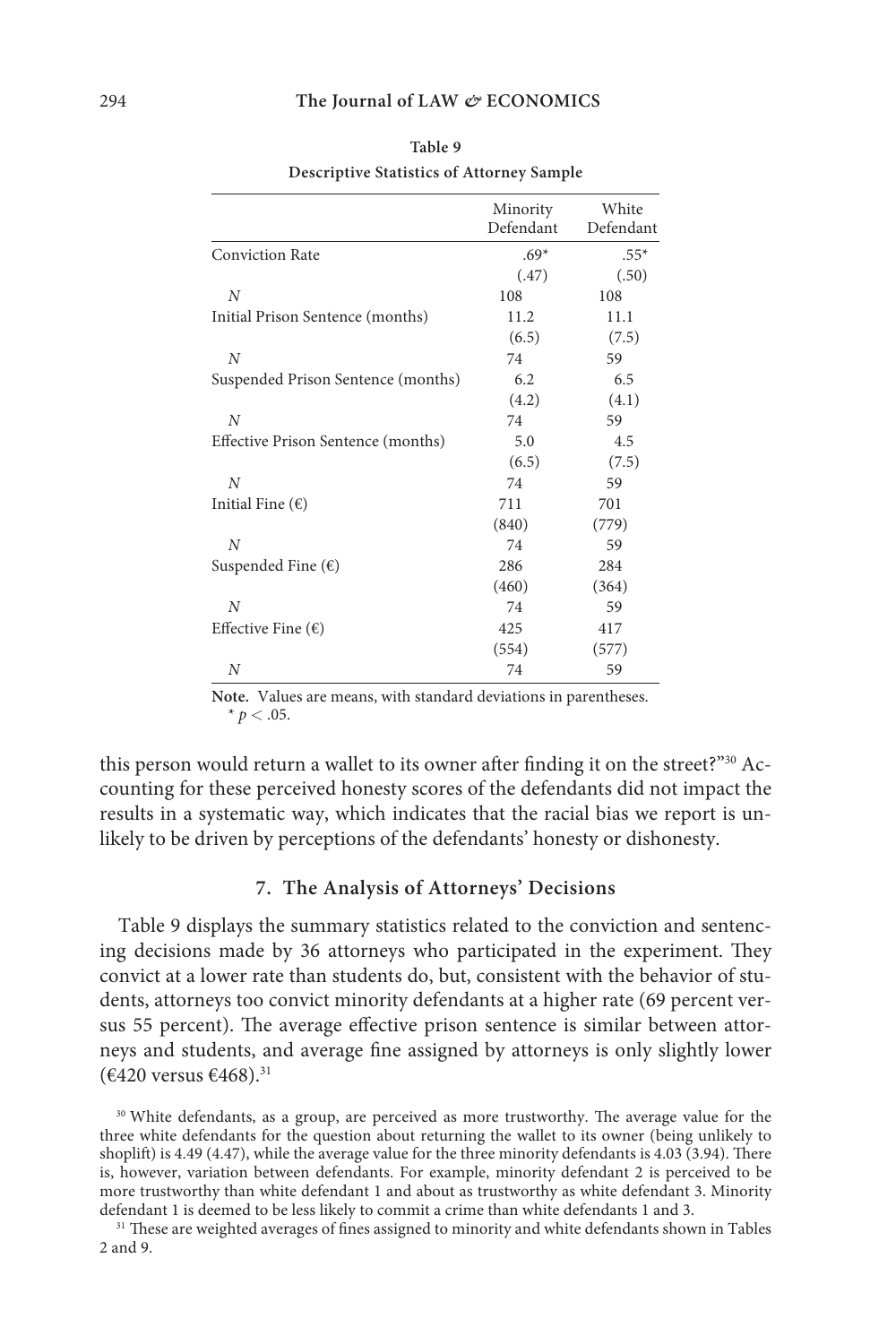|                    |          | Conviction |         | Prison  |         | Fine    |
|--------------------|----------|------------|---------|---------|---------|---------|
|                    | (1)      | (2)        | (3)     | (4)     | (5)     | (6)     |
| Minority Defendant | $.139*$  | $.139*$    | .707    | .716    | $.925*$ | $.927*$ |
|                    | (.060)   | (.061)     | (.890)  | (.862)  | (.430)  | (.421)  |
| Male Evaluator     | $-.106+$ | $-.108+$   | 2.138   | 1.840   | .569    | .431    |
|                    | (.061)   | (.055)     | (1.717) | (1.425) | (.656)  | (.644)  |
| Early Trial        | $-.104$  |            | $-.298$ |         | .167    |         |
|                    | (.063)   |            | (1.379) |         | (.457)  |         |
| Sequence 1         |          | .008       |         | 1.241   |         | .648    |
|                    |          | (.068)     |         | (2.447) |         | (.758)  |
| Sequence 2         |          | $-.149*$   |         | .202    |         | .246    |
|                    |          | (.061)     |         | (1.022) |         | (.897)  |
| N                  | 216      | 216        | 118     | 118     | 118     | 118     |

**Table 10 Overall Racial Bias in the Attorney Sample**

**Note.** The variable Early Trial is a dummy that equals one if the trial is one of the first three trials watched by the evaluator. The variables Sequence 1 and Sequence 2 are dichotomous indicators of the order in which the videos are watched. Standard errors, in parentheses, are clustered at the evaluator level. All regressions include trial fixed effects.

 $+ p < .10.$ 

 $* p < .05.$ 

Because there is no racial variation in the attorneys (they are all white), ingroup bias in their decisions cannot be analyzed. Instead, we focus on the investigation of overall racial bias. Table 10 presents the results for racial bias in conviction decisions and shows that minority defendants are about 14 percentage points more likely to be found guilty by practicing attorneys, holding constant the attributes of the case and trial environment. It is interesting to note that the size of the racial bias coefficient estimated in the sample of attorneys is almost the same as that estimated for the sample of law students (14.6 percentage points, as shown in Online Appendix Table OA2).

Table 10 also presents regression results that analyze the impact of the defendant's race on the prison sentences and fines assigned by attorneys.<sup>32</sup> Minority defendants receive sentence lengths that are on average .7 months longer, although this effect is not statistically different from 0 at conventional levels. On the other hand, Table 10 reveals that attorneys assign 131 percent larger fines to convicted minority defendants (implied by the coefficient of .927). Thus, the analysis of attorneys' decisions reveals a pattern that is similar to that observed for law students and economics students. Minority defendants are more likely to

<sup>32</sup> Each of the 36 lawyers evaluated all six cases, which yielded 216 decisions of conviction or acquittal (108 cases of white defendants and 108 cases of minority defendants). Fifty-nine of the white defendants were convicted (55 percent), while the conviction rate among minority defendants was 69 percent (74 minority defendants). This implies the existence of 15 excess convicted minority defendants. Ranking the 74 convicted minorities by sentence length and fine shows that 12 defendants received no effective prison term and no effective fine, despite their conviction. These are the marginal convicted defendants, who are arguably not guilty despite being convicted. Of the remaining convicted defendants with effective prison terms of 0 months, we dropped three people who were sentenced to 0 months of effective prison term and the lowest initial fines assigned as punishment (two people with fines of  $€100$  and one person with a fine of  $€104$ ).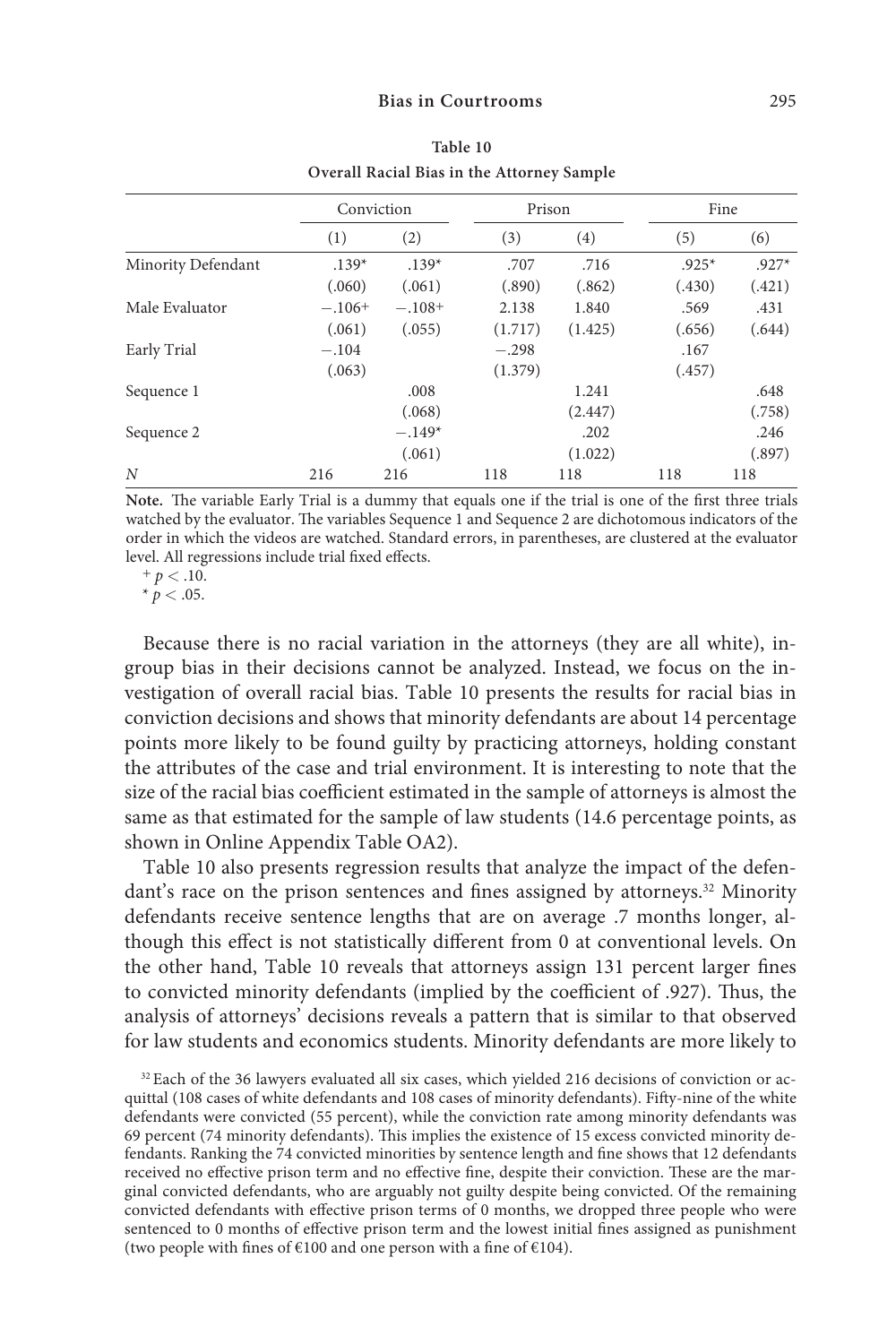be convicted for the same crime, on the basis of the same arguments made by the prosecutors and the same defense by their attorneys, and they are more likely to receive stiffer punishments on conviction.

We also recruited judges and prosecutors to evaluate the cases. The small size of the judge and prosecutor sample does not allow us to analyze them separately, but we merged them with the attorney sample to investigate the sensitivity of the results. Adding 12 judges or prosecutors to the sample of 36 attorneys generates results similar to those obtained for the sample of attorneys, which suggests that judges' and prosecutors' decisions in these trials are not substantially different from those of the attorneys.<sup>33</sup>

## **8. Summary and Conclusions**

In this paper we investigate whether the decision regarding the guilt or innocence of an individual who is accused of a crime is race blind. We also ask whether the extent of the punishment depends on race. Do the decisions depend on whether the defendant and the evaluator are of the same race? If so, are these influences stronger for white or minority evaluators? If race effects on these decisions exist, are they impacted by whether the evaluator believes that terrorism is a major problem in the country?

Some of these are old questions, and all of them are important for scientific inquiry and public policy. The questions, however, are difficult to answer because of a number of inherent omitted-variables and endogeneity issues. At the heart of the problem lies the near impossibility of creating a counterfactual scenario in a trial that involves the defense attorney, the prosecutor, and the defendant. We create a design that holds constant everything that takes place during a trial, with the exception of the race of the defendant. The VR technology allowed us to alter only the race of the defendants, holding all activity in the courtroom constant, including every word spoken by the prosecutor and the defense attorney and all the body language in the courtroom. This paper is the first to utilize 3D VR technology that uses people rather than computer-animated scenes.

This design allows us to bypass the identification challenges faced by previous empirical research and to create arguably perfect counterfactuals. In our case, the race of the defendant in each trial is uncorrelated with the characteristics of the prosecutors, with the characteristics of defense attorneys, and with any activity in the courtroom. The defendant's race is also uncorrelated with the evaluators' attributes. The only variation in a given trial is the race of the defendant.

<sup>33</sup> There is no statistically significant racial bias in prison sentencing in the attorney sample or the sample with attorneys, prosecutors, and judges. The point estimate of Minority Defendant in the conviction decision regression is .139 in the former sample, while it is .103 in the latter sample, and both are significantly different from 0, although the difference in the magnitudes is not inconsistent with the null effect in a sample with only judges and prosecutors. The point estimate of Minority Defendant in the regression for fines is .927 in the attorney sample and .860 in the sample with attorneys, prosecutors, and judges (both significantly different from 0), and the difference in the magnitudes is inconsistent with the hypothesis that the sample of judges and prosecutors would produce a null effect.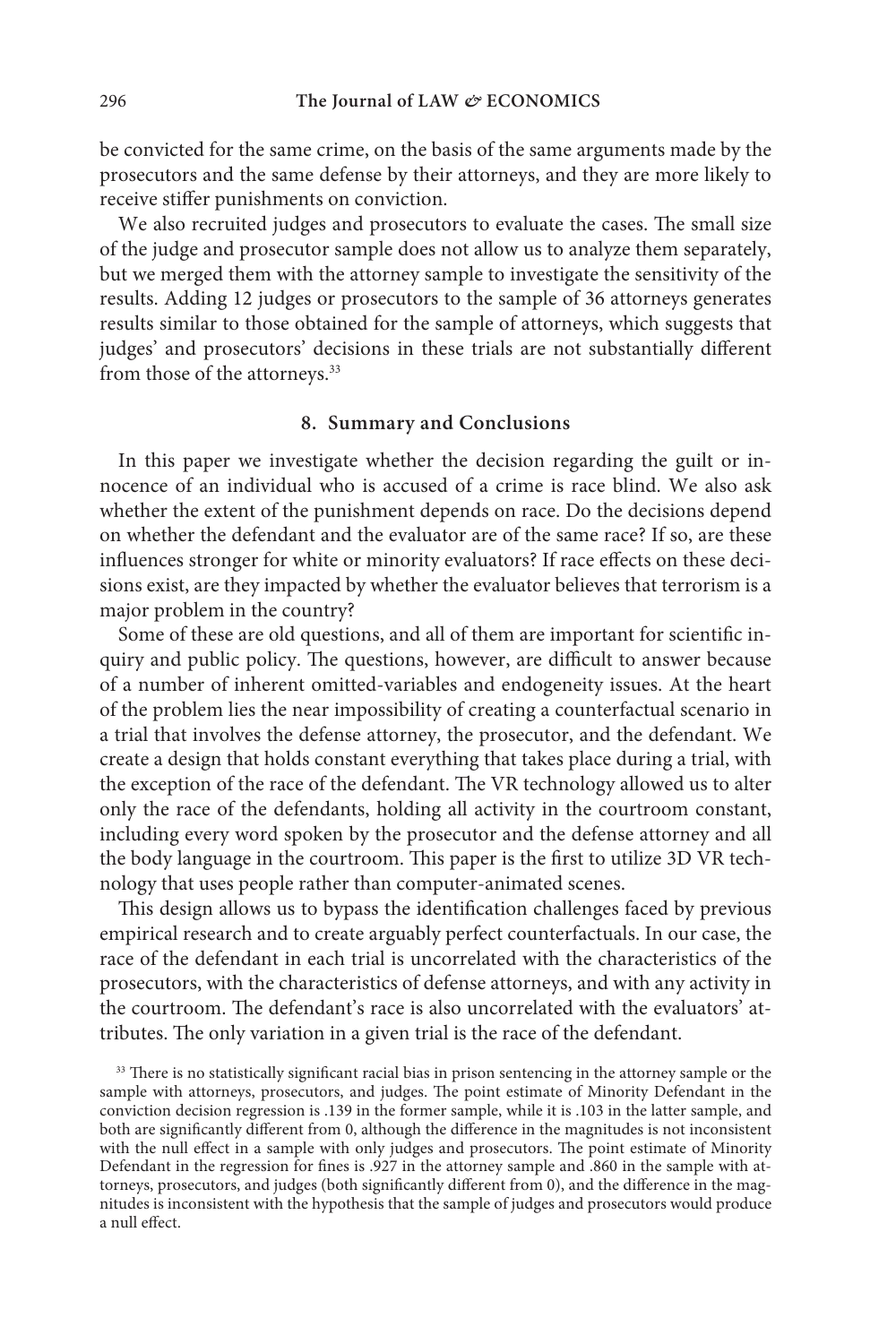The results provide suggestive evidence for negative in-group bias during the conviction phase. Evaluators were more likely to convict a defendant if he was of the same race as the evaluator, although this effect is not statistically significant. Because an evaluator's race is, by design, uncorrelated with all other variables including the race of the defendant, in-group bias can be decomposed to determine its sources. Our analysis shows that the statistically insignificant in-group bias in convictions emerges because of two opposing forces. White evaluators exhibit positive in-group bias, while minority evaluators exhibit negative in-group bias; that is, both white and minority evaluators treat white defendants favorably relative to minority defendants during the conviction stage. These effects produce the overall racial bias against minorities in conviction decisions: minority defendants are 12 percentage points more likely to be convicted than white defendants even though they are tried for the same case and even though everything during the trial is the same.

In the sentencing stage, we find in-group favoritism*.* Convicted defendants receive prison sentences that are about 4 months shorter if the evaluator is of the same race. We show that this positive in-group bias in prison sentences is driven equally by white and minority evaluators. Because most evaluators are white, this behavior translates into racial bias in prison sentencing, with minority defendants being sentenced to prison terms 1.3 months longer on average, which corresponds to a 32 percent increase in prison time.

Positive in-group bias also exists in the assignment of fines, but this bias is stronger for white evaluators, who assign fines to white defendants that are 68 percent lower than those assigned to minority defendants. This translates into racial bias in fines: minority defendants receive stiffer fines than their white counterparts.

Using the subjective assessments of individuals who were not part of the experiment, we show that controlling for perceived criminal proclivity or perceived honesty of defendants does not alter the results. When we analyze whether disparate treatment of defendants depends on the extent to which evaluators are concerned about terrorism in the country, we find no discernible behavioral difference between those evaluators who are very concerned about terrorism and those who are less concerned. This may suggest that the source of the racial bias is deeply rooted. Alternatively, it may be that the terrorist attacks in Brussels and Paris, which took place about 2 years earlier, generated increased animosity toward minorities that has not yet dissipated and that affects the decisions about minority defendants even though the alleged offenses in these trials are unrelated to any terrorist act.

We repeated the experiment with a group of 36 practicing attorneys, most of whom specialize in criminal law. Although this sample is smaller, it provides stronger external validity. But because all the attorneys in the sample are white, we could not investigate in-group bias in their decisions. The results are similar to those obtained from law students and economics students, both qualitatively and in magnitude. A small group of judges and prosecutors who were not in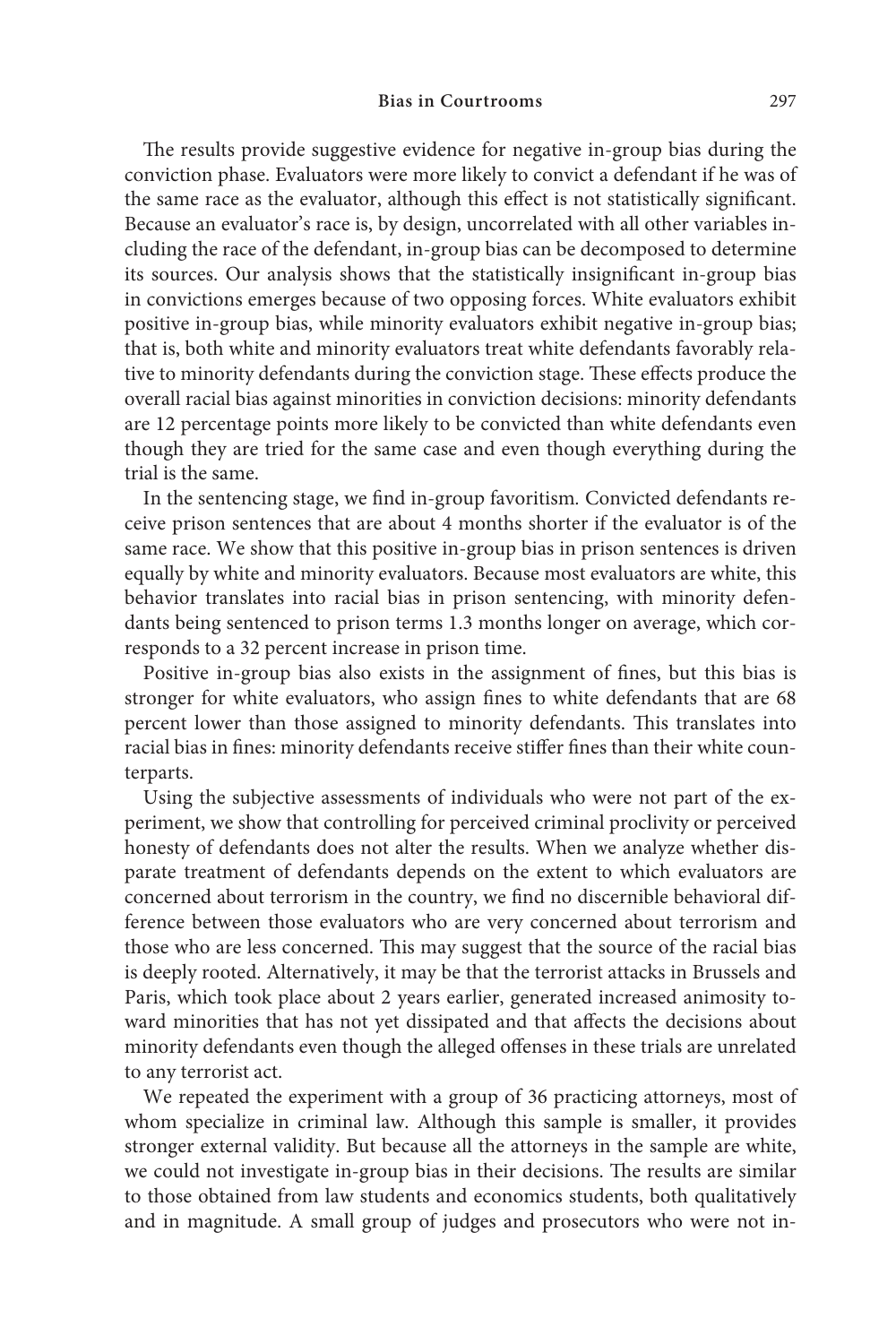volved in the experiment also participated as evaluators of the VR trials. Their small sample size does not permit us to analyze their decisions separately, but when we merge the sample of judges and prosecutors with the sample of attorneys, the analyses provide results similar to those for the attorney sample, which suggests that judge's and prosecutors' decisions are not substantially different from those of attorneys.

A large number of additional analyses confirm the robustness of the results. For example, the speed with which the evaluators made their decisions or whether the evaluators altered their original conviction or sentencing decisions has no impact on the results. Similarly, the decisions made during the first half of the experiment (the first three trials) are no different from those made in the second half, and the decisions of men and women are similar.

It is important to emphasize that for minorities the in-group bias in the conviction phase is negative but the in-group bias in the sentencing phase is positive. In other words, minority evaluators are harsher toward in-group defendants when it comes to the decision about guilt or innocence, but they favor same-race defendants during the sentencing phase. This finding is important because it reveals a changing pattern of bias (negative then positive in-group bias) in the same decision sequence by the same group of evaluators, and this is the first paper to identify this pattern.

#### **References**

- Abrams, David S., Marianne Bertrand, and Sendhil Mullainathan. 2012. Do Judges Vary in Their Treatment of Race? *Journal of Legal Studies* 41:347–83.
- Agan, Amanda, Matthew Freedman, and Emily Owens. 2021. Is Your Lawyer a Lemon? Incentives and Selection in the Public Provision of Criminal Defense. *Review of Economics and Statistics* 103:294–309.
- Alesina, Alberto, and Eliana La Ferrara. 2014. A Test of Racial Bias in Capital Sentencing*. American Economic Review* 104:3397–3433.
- Anderson, James M., and Paul Heaton. 2012. How Much Difference Does the Lawyer Make? The Effect of Defense Counsel on Murder Case Outcomes. *Yale Law Journal* 122:154–217.
- Angrist, Joshua, Eric Bettinger, and Michael Kremer. 2006. Long-Term Educational Consequences of Secondary School Vouchers: Evidence from Administrative Records in Colombia. *American Economic Review* 96:847–62.
- Anwar, Shamena, Patrick Bayer, and Randi Hjalmarsson. 2012. The Impact of Jury Race in Criminal Trials. *Quarterly Journal of Economics* 127:1017–55.
- Argys, Laura M., and H. Naci Mocan. 2004. Who Shall Live and Who Shall Die? An Analysis of Prisoners on Death Row in the United States. *Journal of Legal Studies* 33:255–82.
- Arnold, David, Will Dobbie, and Peter Hull. 2020. Measuring Racial Discrimination in Bail Decisions. Working Paper No. 26999. National Bureau of Economic Research, Cambridge, MA.
- Ayres, Ian, and Peter Siegelman. 1995. Race and Gender Discrimination in Bargaining for a New Car. *American Economic Review* 85:304–21.
- Bertrand, Marianne, and Esther Duflo. 2017. Field Experiments on Discrimination. Pp.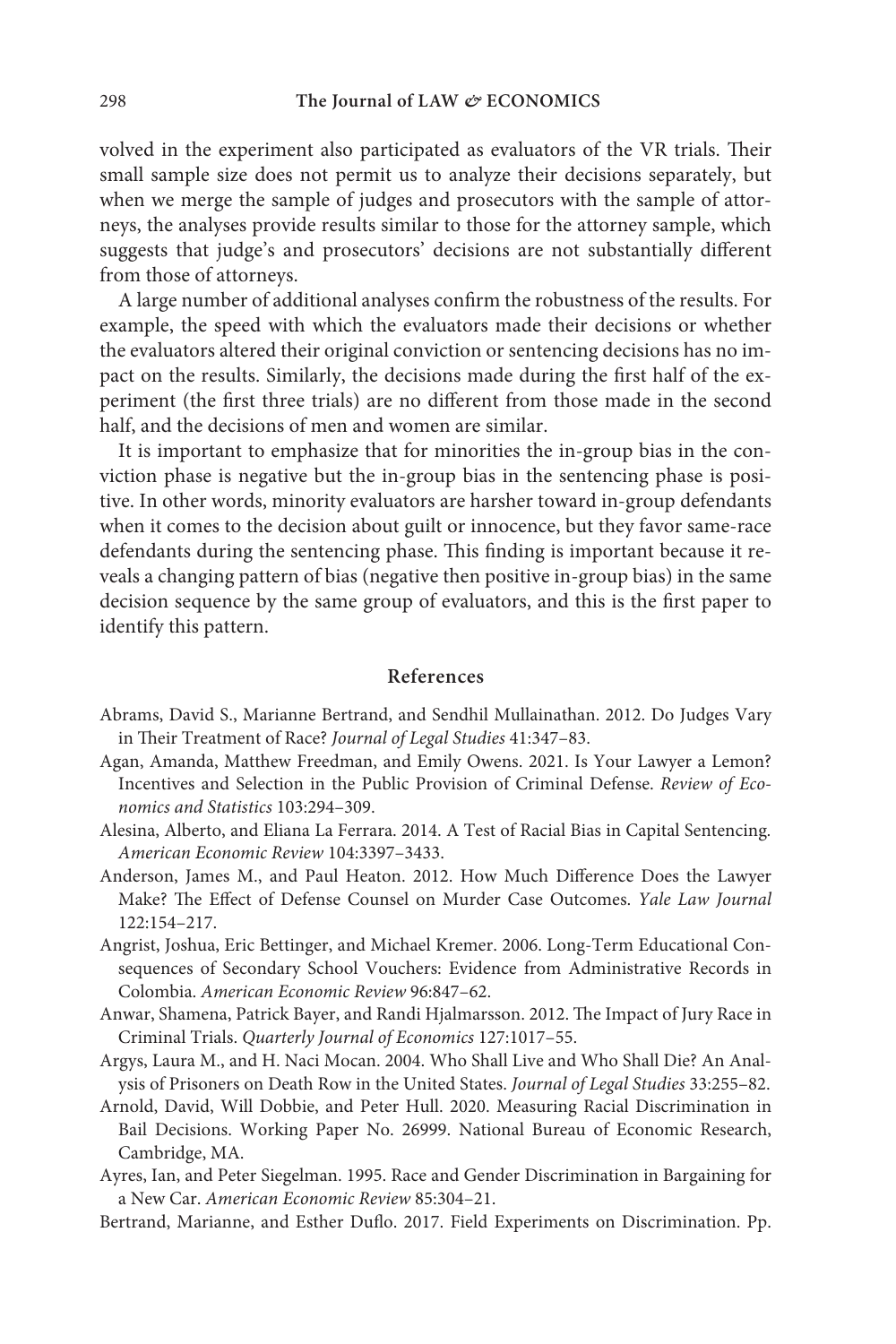309–93 in *Handbook of Field Experiments,* edited by Abhijit Vinayak Banerjee and Esther Duflo. Amsterdam: North-Holland.

- Bertrand, Marianne, and Sendhil Mullainathan. 2004. Are Emily and Greg More Employable than Lakisha and Jamal? A Field Experiment on Labor Market Discrimination. *American Economic Review* 94:991–1013.
- Chen, Yan, and Sherry Xin Li. 2009. Group Identity and Social Preferences. *American Economic Review* 99:431–57.
- Depew, Briggs, Ozkan Eren, and Naci Mocan. 2017. Judges, Juveniles, and In-Group Bias. *Journal of Law and Economics* 60:209–39.
- Eren, Ozkan, and Naci Mocan. 2018. Emotional Judges and Unlucky Juveniles. *American Economic Journal: Applied Economics* 10:171–205.
- Gazal‐Ayal, Oren, and Raanan Sulitzeanu‐Kenan. 2010. Let My People Go: Ethnic In‐ Group Bias in Judicial Decisions—Evidence from a Randomized Natural Experiment. *Journal of Empirical Legal Studies* 7:403–28.
- Glaeser, Edward L., and Bruce Sacerdote. 2003. Sentencing in Homicide Cases and the Role of Vengeance. *Journal of Legal Studies* 32:363–82.
- Goette, Lorenz, David Huffman, and Stephan Meier. 2006. The Impact of Group Membership on Cooperation and Norm Enforcement: Evidence Using Random Assignment to Real Social Groups. *American Economic Review* 96:212–16.
- Grossman, Guy, Oren Gazal-Ayal, Samuel D. Pimentel, and Jeremy M. Weinstein. 2016. Descriptive Representation and Judicial Outcomes in Multiethnic Societies. *American Journal of Political Science* 60:44–69.
- Heckman, James J. 1998. Detecting Discrimination. *Journal of Economic Perspectives* 12(2): 101–16.
- Heckman, James, and Peter Siegelman. 1993. The Urban Institute Audit Studies: Their Methods and Findings. Pp. 187–258 in *Clear and Convincing Evidence: Measurement of Discrimination in America,* edited by Michael E. Fix and Raymond J. Struyk. Washington, DC: Urban Institute Press.
- Hoffman, Florian, and Philip Oreopoulos. 2009. A Professor like Me: The Influence of Instructor Gender on College Achievement. *Journal of Human Resources* 44:479–94.
- Jones, Angela M., Amanda N. Bergold, Marlee Kind Dillon, and Steven D. Penrod. 2017. Comparing the Effectiveness of *Henderson* Instructions and Expert Testimony: Which Safeguard Improves Jurors' Evaluations of Eyewitness Evidence? *Journal of Experimental Criminology* 13:29–52.
- Kennedy, Peter E. 1981. Estimation with Correctly Interpreted Dummy Variables in Semilogarithmic Equations. *American Economic Review* 71:801.
- Levitt, Steve D. 2004. Testing Theories of Discrimination: Evidence from *Weakest Link*. *Journal of Law and Economics* 47:431–52.
- List, John A. 2004. The Nature and Extent of Discrimination in the Marketplace: Evidence from the Field. *Quarterly Journal of Economics* 119:49–89.
- List, John A., and Michael K. Price. 2009. The Role of Social Connections in Charitable Fundraising: Evidence from a Natural Field Experiment. *Journal of Economic Behavior and Organization* 69:160–69.
- Maeder, Evelyn M., Annik Mossière, and Liann Cheung. 2012. Candian Mock Juror Attitudes and Decisions in Domestic Violence Cases Involving Asian and White Interracial and Intraracial Couples. *Journal of Interpersonal Violence* 28:667–84.
- Mendoza, Saaid A., Sean P. Lane, and David M. Amodio. 2014. For Members Only: Ingroup Punishment of Fairness Norm Violations in the Ultimatum Game. *Social Psycho-*